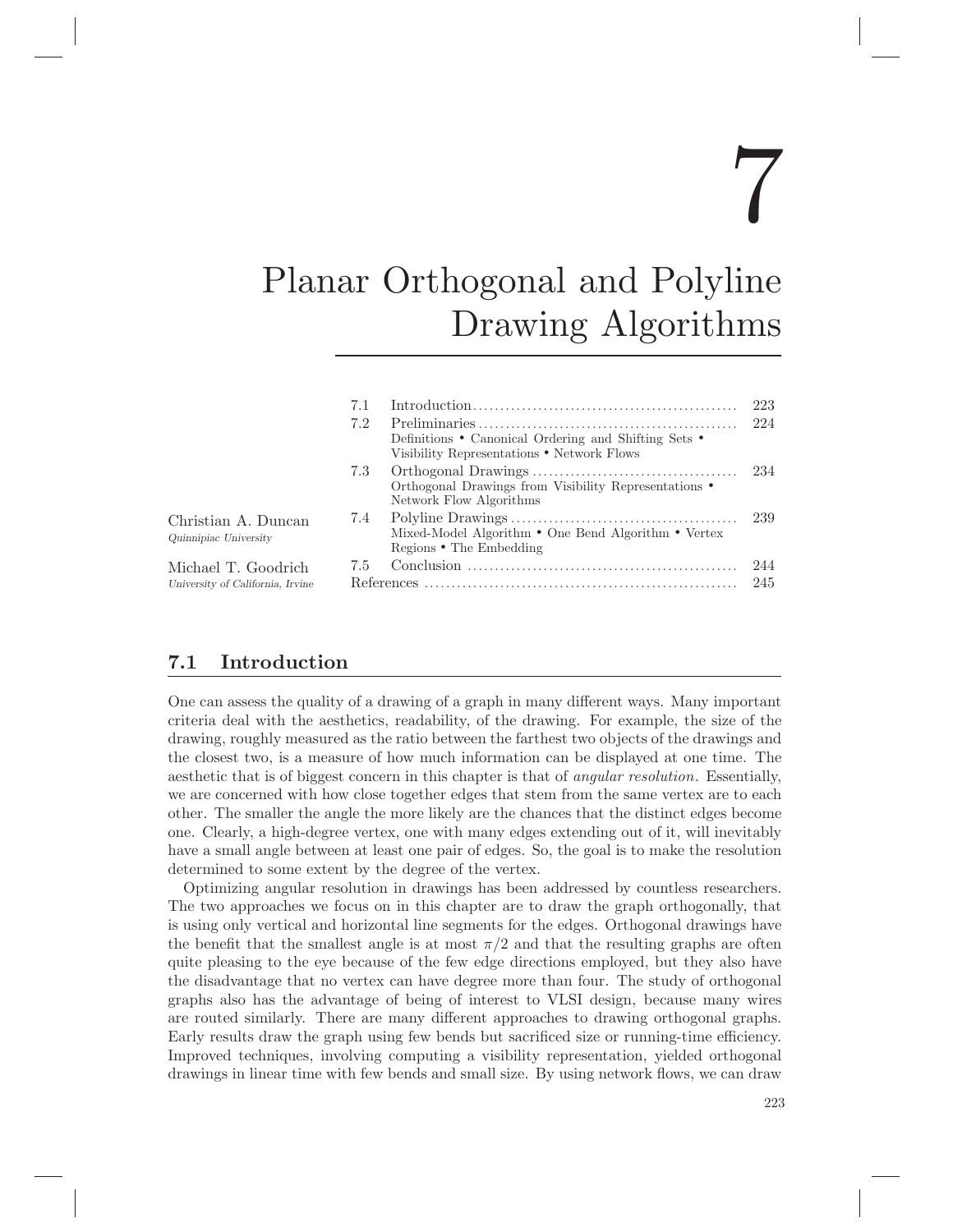(embedded) graphs with the guaranteed minimum number of bends possible in the smallest area allowable, but the run-time performance goes up to near quadratic time.

When using graphs containing vertices with degree more than four, one can no longer apply standard orthogonal drawing techniques. More general polyline drawing techniques, however, do exist. The goal is usually to focus directly on the sizes of angles created rather than the types of edges allowed. Thus, during the drawing, we can route edges in any orientation so long as the angle does not go below some fixed threshold. The most successful approaches all seem to work by taking a vertex and assigning exit ports, which are adequately spaced, such that edges are routed from the start vertex through distinct ports to the destination vertex. These techniques typically produce the layout by creating a canonical ordering on the vertices and adding the vertices into the drawing based on this ordering, while constantly maintaining the routing requirements of the edges. Using this approach, one can guarantee, for example, that a drawing can be made in linear time with good angular resolution, good size bounds, and using at most one bend per edge.

Before going into the details of the different approaches, we first present some basic terminology and general techniques in Section 7.2. Section 7.3 describes some standard approaches to drawing orthogonal graphs. Section 7.4 describes work done on more general polyline drawings. We conclude our chapter in Section 7.5 with a brief summary of the main results presented.

# 7.2 Preliminaries

We begin with a few basic definitions of some general graph terminology along with some more detailed descriptions of techniques useful for constructing drawings of graphs.

#### 7.2.1 Definitions

Although common in nearly any book on graph algorithms, we borrow notation predominantly from [DETT99]. A *(simple)* graph  $G = (V, E)$  is a finite set V of *vertices* and a finite set E of *edges*, where each edge is an unordered pair  $e = (u, v)$  of vertices. A *multigraph* is a graph where the edges are multisets, that is two edges may have the same pair of vertices. For each edge  $e = (u, v)$ , we say that e is *incident* to u and v. We also say that u and v are *neighbors*. The *degree of a vertex* is the number of edges incident to it. The *maximum degree of a graph* is the maximum degree among all vertices in V . A *(simple) path* p *of* G is a sequence of distinct vertices of  $G, (v_1, v_2, \ldots, v_k)$  such that for  $1 \leq i \leq k, (v_i, v_{i+1}) \in E$ . A *(simple) cycle c of* G is a path such that  $v_1 = v_k$  with  $k > 1$ . A graph is *acyclic* if it has no cycles. A graph is *connected* if for every pair of vertices  $u, v \in V$ , there is a path from u to v. For any  $k > 0$ , a graph is k-connected if the removal of any  $k-1$  vertices from the graph still leaves the graph connected. We often refer to 2-connected graphs as *biconnected* and 3-connected graphs as *triconnected*.

We may also define many of our terms based on giving each edge a specific direction. A *directed graph* (*digraph*) is a graph where each *directed edge*  $e = (u, v)$  is an ordered pair, where we consider u to be the *origin* and v to be the *destination* of the edge. In addition,  $e = (u, v)$  is an *incoming edge* of v and an *outgoing edge* of u. The *indegree* of a vertex v is the number of its incoming edges, and the *outdegree* of a vertex  $v$  is the number of its outgoing edges. A *source* is a vertex with no incoming edges, i.e., with indegree 0. A *sink* is a vertex with no outgoing edges, i.e., with outdegree 0. A *directed path* of G is a path of  $G, (v_1, v_2, \ldots, v_k)$ , such that for  $1 \leq i \leq k$ ,  $(v_i, v_{i+1})$  is a directed edge in E. A *directed acyclic graph* (*DAG*) is a directed graph that has no cycles.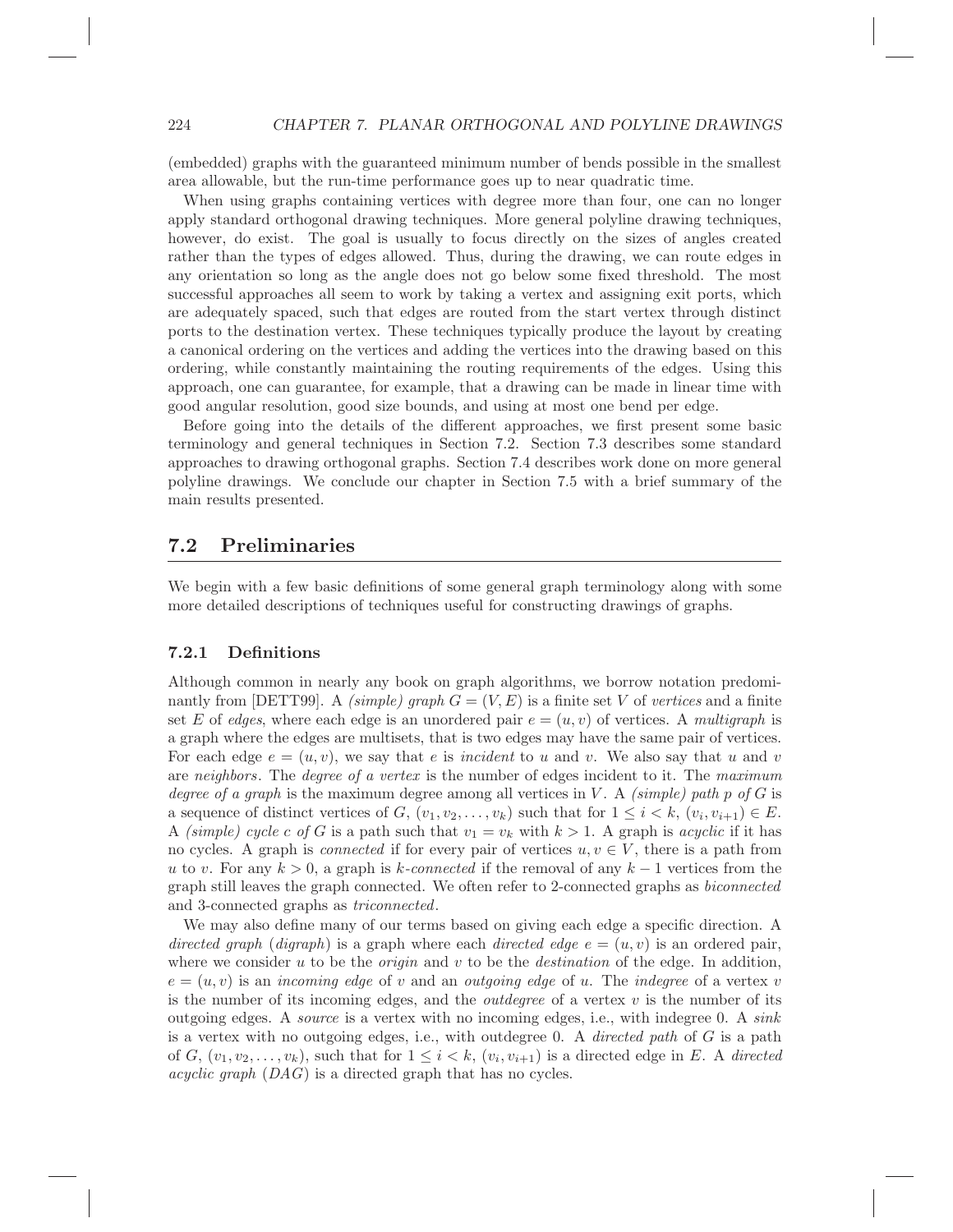#### 7.2. PRELIMINARIES 225

A *drawing*  $\Gamma$  of a graph  $G = (V, E)$  is essentially a mapping of each vertex  $v \in V$  to a distinct point  $\Gamma(v)$  and of each edge  $e = (u, v) \in E$  to a simple open Jordan curve  $\Gamma(e)$ , which has  $\Gamma(u)$  and  $\Gamma(v)$  as its endpoints. If G is directed, it is common to draw the edge with an arrow toward the destination vertex. When the drawing is understood from the context, we often leave out the  $\Gamma$  notation. For example, we may say that an edge e is made of horizontal and vertical segments rather than the drawing  $\Gamma(e)$ .

A *planar graph* is a graph G that admits a *planar drawing* Γ, a drawing with no edges intersecting, except for edges that share a common vertex  $v$  and only at that vertex. A *planar embedding*, or, simply, *embedding*, of a graph is the collection of (counter-clockwise) circular orderings of incident edges around every vertex induced by a planar drawing. A *plane graph* is a graph that has been associated with a specific planar embedding. A *maximal planar graph* is a graph where the addition of any edge  $e \notin E$  causes the graph to be non-planar. Maximally planar graphs have the property that every face is a triangle, a cycle of three edges. For notation, we often refer to planar graphs with maximum degree  $k$ as k*-planar graphs*, in particular, we deal with many cases of 4-planar graphs.

A *straight-line drawing* of a graph is a drawing where every edge is a straight-line segment. A *polyline drawing* of a graph is a drawing  $\Gamma$  such that every edge  $e = (u, v) \in E$  is represented as a connected sequence of line segments  $\overline{p_1p_2}, \overline{p_2p_3}, \ldots, \overline{p_{k-1}p_k}$ , where  $p_1 =$  $\Gamma(u)$  and  $p_k = \Gamma(v)$  are the endpoints of the edge. We refer to  $p_2, \ldots, p_{k-1}$  as *bend points* of the drawing of the edge. An *orthogonal drawing* of a graph is a polyline drawing where every edge is an alternating sequence of horizontal and vertical line segments. A *grid drawing* is a drawing of the graph where each vertex and each bend point has integer coordinate values, effectively being placed on an integer grid. The *area of a grid drawing* is the area of the smallest enclosing axis-aligned rectangle containing the drawing. For a given drawing of G, the *angular resolution of a vertex* v is the smallest angle between two distinct edges incident to v and the *angular resolution* of G is the minimum angular resolution among all vertices.

An st*-graph* is a DAG with one source and one sink. A *planar* st*-graph* is an st-graph that has a planar embedding with the source  $s$  and sink  $t$  located on the external face.

**DEFINITION 7.1** Given a planar st-graph G, the *dual planar* st-graph  $G^* = (V^*, E^*)$ is a digraph with the following properties:

- $V^*$  is the set of faces in G with the addition that the external face  $(s, \ldots, t, \ldots, s)$ is broken into two parts  $s^*$  representing the portion of the face from s to t and  $t^*$  representing the portion from  $t$  to  $s$ .
- For every edge  $e \in E$ , we have an edge  $e^* = (f, g) \in E^*$  where f is the face to the left of  $e$  and  $g$  is the face to the right of  $e$ .

In the construction of an orthogonal drawing of a graph G discussed in Sections 7.2.3 and 7.3.1, the dual graph coupled with the following special ordering of vertices play a critical role in the creation of an intermediate visibility representation of G.

**DEFINITION 7.2** Let  $G = (V, E)$  be a directed acyclic graph. A *topological ordering*  $T(G)$  is an assignment of integer values  $T(v)$  to each vertex  $v \in V$  such that for every directed edge  $(u, v) \in E$ , we have that  $T(u) < T(v)$ . The *size of the topological ordering*  $s(T)$  is  $\max_{v \in V} T(v) - \min_{u \in V} T(u)$ . An *optimal topological ordering*  $T^*(G)$  is a topological ordering with the smallest size,  $s(T^*) = \min_{T(G)} s(T)$ .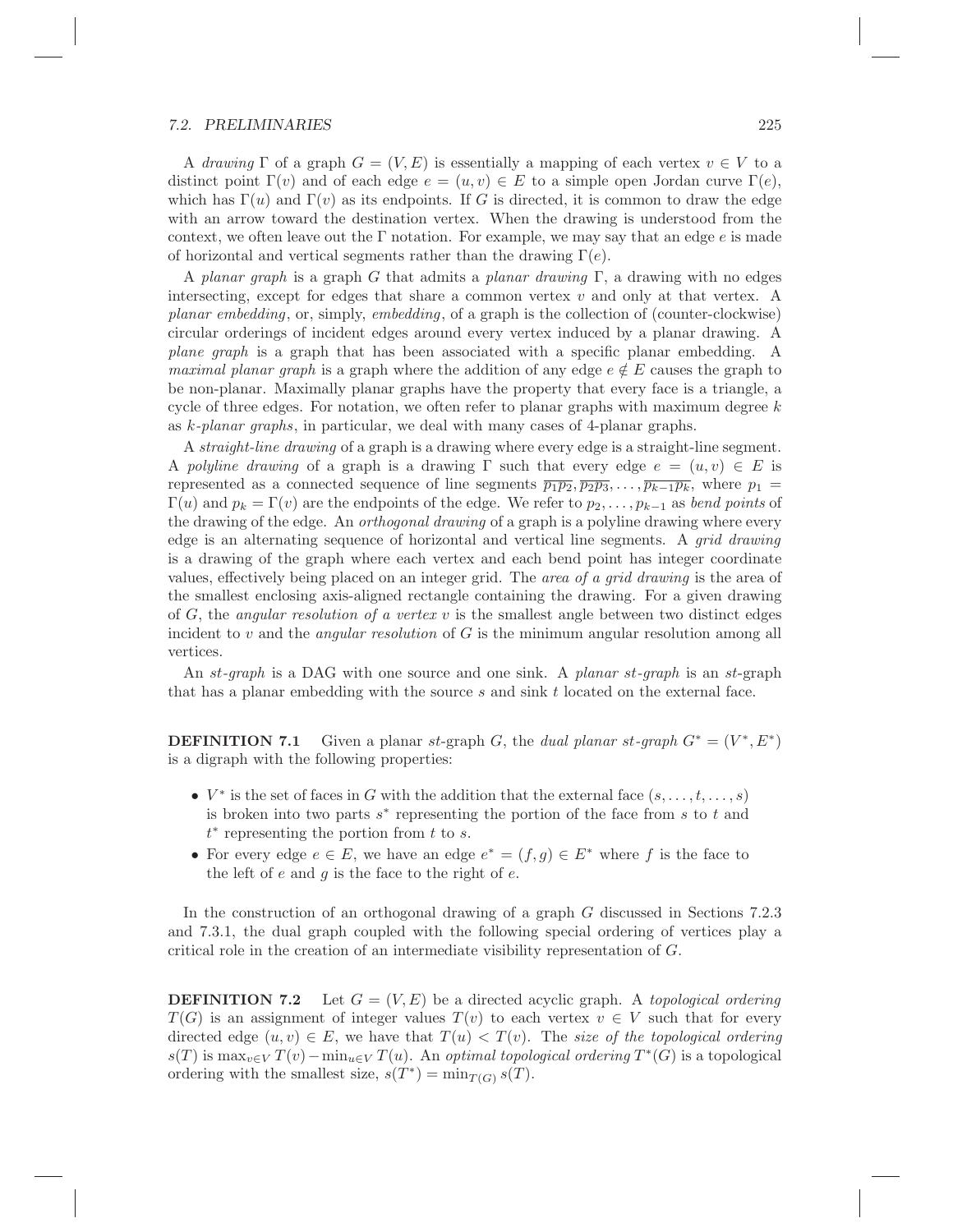**Require:**  $G = (V, E)$  be a Directed Acyclic Graph **Ensure:**  $T(G)$  is an optimal topological ordering {Compute the indegree for every vertex} for all  $v \in V$  do  $\mathsf{in}(v) \leftarrow 0$ end for 5: for all  $(u, v) \in E$  do increment  $\mathsf{in}(v)$ end for {Identify all sinks}  $S_0 \leftarrow \emptyset$ 10: for all  $v \in V$  do if  $in(v) = 0$  then  $S_0$ .add $(v)$ end if end for 15:  $n \leftarrow 0$ repeat {Mark all current sinks and remove them from  $G$ }  $S_{n+1} \leftarrow \emptyset$ for all  $\,v\in S_n\,$  do 20:  $T(v) \leftarrow n$ for all  $(v, u) \in E$  do {remove v from the graph} decrement  $\mathsf{in}(u)$ if  $in(u) = 0$  then  $\{u \text{ is a new sink}\}\$  $S_{n+1}$ .add $(u)$ 25: end if end for increment n end for until  $S_n$  is empty {No more sinks}

Figure 7.1 Algorithm for computing an optimal topological ordering of a DAG.

In our definition, it is possible for two vertices u and v to have the same value if there is no directed path between  $u$  and  $v$ . Note, this is basically a partial ordering where the optimal size is the length of the longest chain in the partial order. Topological orderings are discussed in most standard graph and algorithms textbooks. See, for example, [CLR90, GT02].

Computing an optimal topological ordering in linear time is fairly straightforward. We assign every sink vertex a number 0, remove these vertices and their edges from the graph, and repeat the process with a number one larger until there are no vertices left. Figure 7.1 describes the process in more detail.

This common algorithm proves useful for the construction of orthogonal graphs via a visibility representation. However, there are other more difficult, but equally useful, orderings. We next discuss one such ordering, the canonical ordering.

# 7.2.2 Canonical Ordering and Shifting Sets

In [dFPP90], de Fraysseix, Pach, and Pollack describe a technique for embedding a plane graph on a grid. Their technique uses an incremental approach that is built around a particular ordering of the vertices known as a canonical ordering. Initially defined for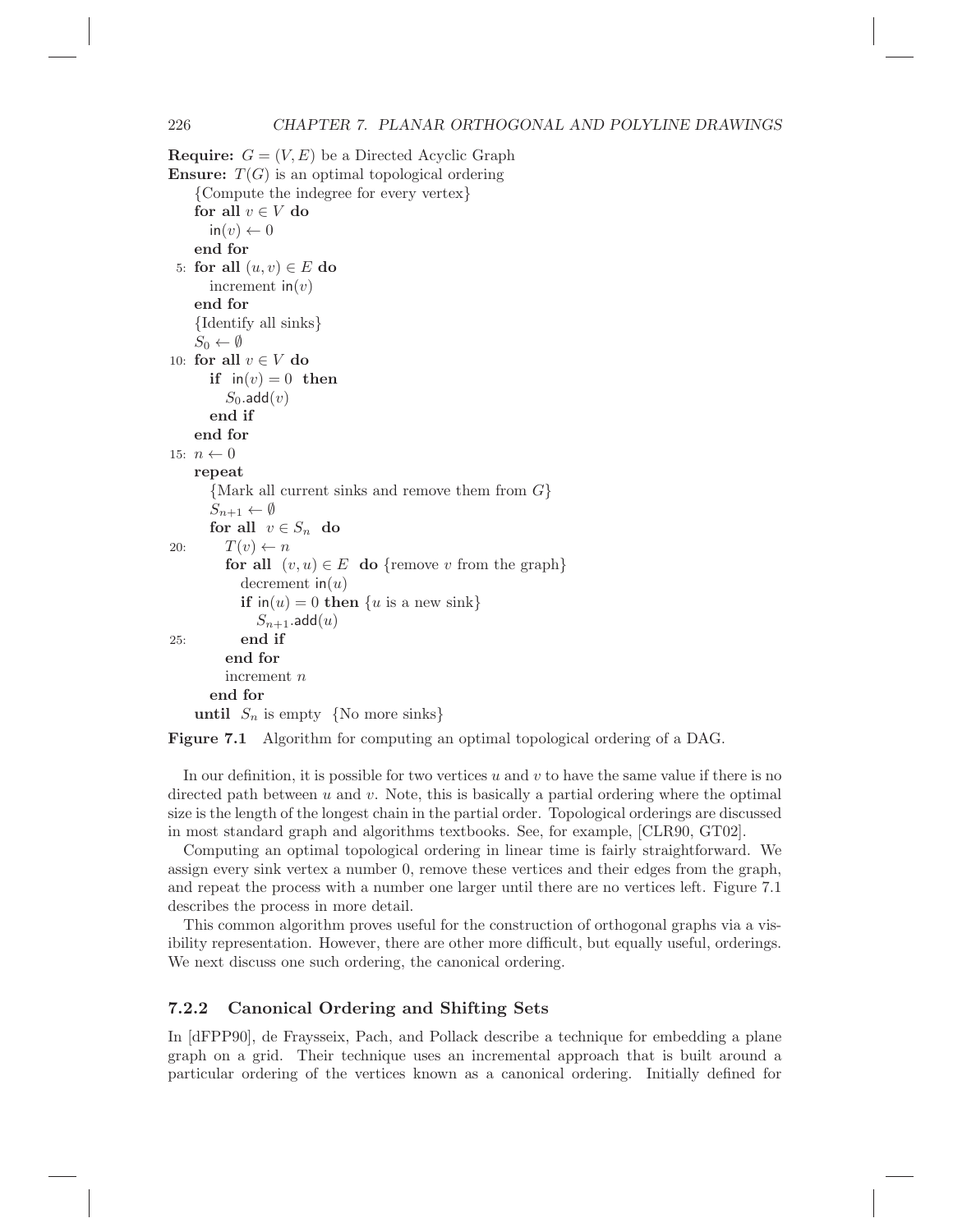#### 7.2. PRELIMINARIES 227

maximal plane graphs, Kant [Kan96] later extended it to triconnected plane graphs and Gutwenger and Mutzel [GM98] to biconnected plane graphs. In this section, we define and describe the canonical ordering of [dFPP90, CDGK01] as well as the shifting sets derived from this ordering, which are needed in the polyline drawing method described in Section 7.4.

**DEFINITION 7.3** Let G be a maximal plane graph on m vertices. Let  $\pi = (v_1, v_2, \dots, v_n)$ be an ordering of the vertices of G. For  $1 \leq k \leq n$ , let  $G_k$  be the plane subgraph of G induced by the vertices of  $v_1, \ldots, v_k$  and let  $C_k = (v_1 = w_1, w_2, \ldots, w_m = v_2)$  be the cycle forming the external face of  $G_k$ . We call  $\pi$  a *canonical ordering* of G if

- 1.  $v_1, v_2$ , and  $v_n$  are the external vertices of G in counter-clockwise order,
- 2. for  $2 < k < n$ ,  $G_k$  is 2-connected and internally maximal, i.e., every internal face is a triangle, and
- 3. for  $2 < k < n$ ,  $v_k$  is a vertex of  $C_k$  and has at least one neighbor in  $G G_k$ .

de Fraysseix, Pach, and Pollack [dFPP90] prove the following theorem, which was later extended to triconnected plane graphs by Kant [Kan96]:

Theorem 7.1 *Every maximal plane graph has a canonical ordering that can be found in linear time and space.*

The canonical ordering has the property that all of the neighbors of  $v_{k+1}$  in  $G_{k+1}$  lie on  $C_k$ . Intuitively, the ordering is constructed in reverse order by starting with the initial external triangular face and repeatedly removing a vertex  $v_{k+1} \notin \{v_1, v_2\}$  that has at most two neighbors on  $C_{k+1}$  creating the new graph  $G_k$  and external face  $C_k$ . See Figure 7.2.

Once constructed, the canonical ordering  $\pi$  leads to an incremental approach for constructing a drawing of G. Here, we start with the triangle  $v_1, v_2, v_3$  and repeatedly add the next vertex  $v_{k+1}$  to the graph of  $G_k$  by adding edges for  $v_{k+1}$  to its neighbors in  $C_k$  forming  $G_{k+1}$  and  $C_{k+1}$ . The vertices of  $C_k$  that are no longer on  $C_{k+1}$  are said to be *covered* by  $v_{k+1}$ . Since the neighbors of  $v_{k+1}$  are all continuous on the cycle  $C_k$ , we can label them as  $w_l, w_{l+1}, \ldots, w_r$ . We refer to the two vertices  $w_l$  and  $w_r$  as the leftmost and rightmost neighbors of  $v_{k+1}$  in  $C_k$ . Since all the neighbors of  $v_{k+1}$  except the leftmost and rightmost neighbors are covered by  $v_{k+1}$ , we know that the cycle  $C_{k+1} = (v_1 = w_1, w_2, \dots, w_l, v_{k+1}, w_r, \dots w_m = v_2)$ . See Figure 7.3.

Starting with de Fraysseix, Pach, and Pollack, several authors have used this canonical ordering (or a variant) to build a graph incrementally. However, to place the vertices effectively, onto a grid location for example, one must also repeatedly shift the vertices in  $G_k$  to create a proper location for  $v_{k+1}$ . Typically, the approach is to increase the space between the leftmost and rightmost neighbors of  $v_{k+1}$ . However, shifting these two vertices also forces other vertices to shift to avoid creating edge crossings.

To solve the problem of determining which vertices must shift together, we also define a shifting set associated with each vertex on the current external face. See Cheng et al. [CDGK01].

**DEFINITION 7.4** For a given canonical ordering  $\pi = (v_1, v_2, \dots, v_n)$ , we define for  $3 \leq k \leq n$ , the *shifting set*  $M_k(w_i) \subseteq V$  for each vertex  $w_i \in C_k$  on the external face of  $G_k$  as follows.  $M_3(v_3) = \{v_3\}, M_3(v_2) = M_3(v_3) \cup \{v_2\}, M_3(v_1) = M_3(v_2) \cup \{v_1\}.$  For  $3 \leq k < n$ , let  $w_l$  and  $w_r$  be the leftmost and rightmost neighbors of  $v_{k+1}$  in  $C_k$ . Then,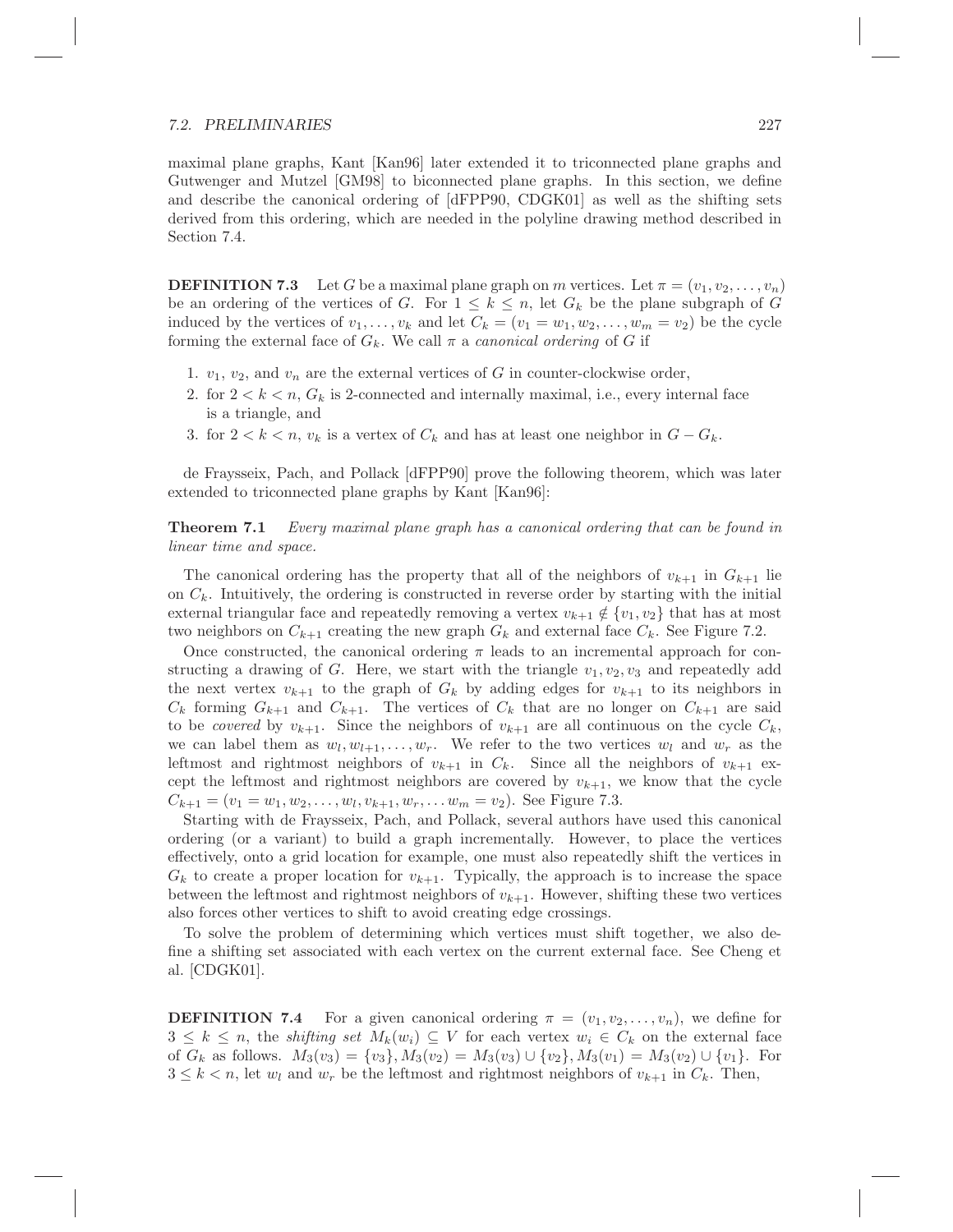

Figure 7.2 An illustration showing the creation of the canonical ordering in reverse order. (a) The first vertex  $v_8$  is about to be removed with the external cycle highlighted. (b) Removal of the next vertex,  $v_7$ . (c) Removal of vertex  $v_6$ . (d) The final canonical ordering of the vertices.



Figure 7.3 Inserting a vertex using the canonical ordering. This example does not follow the vertex placement techniques employed by the standard algorithms used to produce good area drawings. (a) The graph  $G_6$ , with its external cycle  $C_6$  drawn in bold. (b) The graph  $G_7$  after inserting vertex  $v_7$ . The covered vertex  $v_5$  is lightened. The leftmost and rightmost neighbors are  $w_l = v_6$  and  $w_r = v_4$ . The new external cycle  $C_7$  is therefore  $(v_1, v_3, v_6, v_7, v_4, v_2).$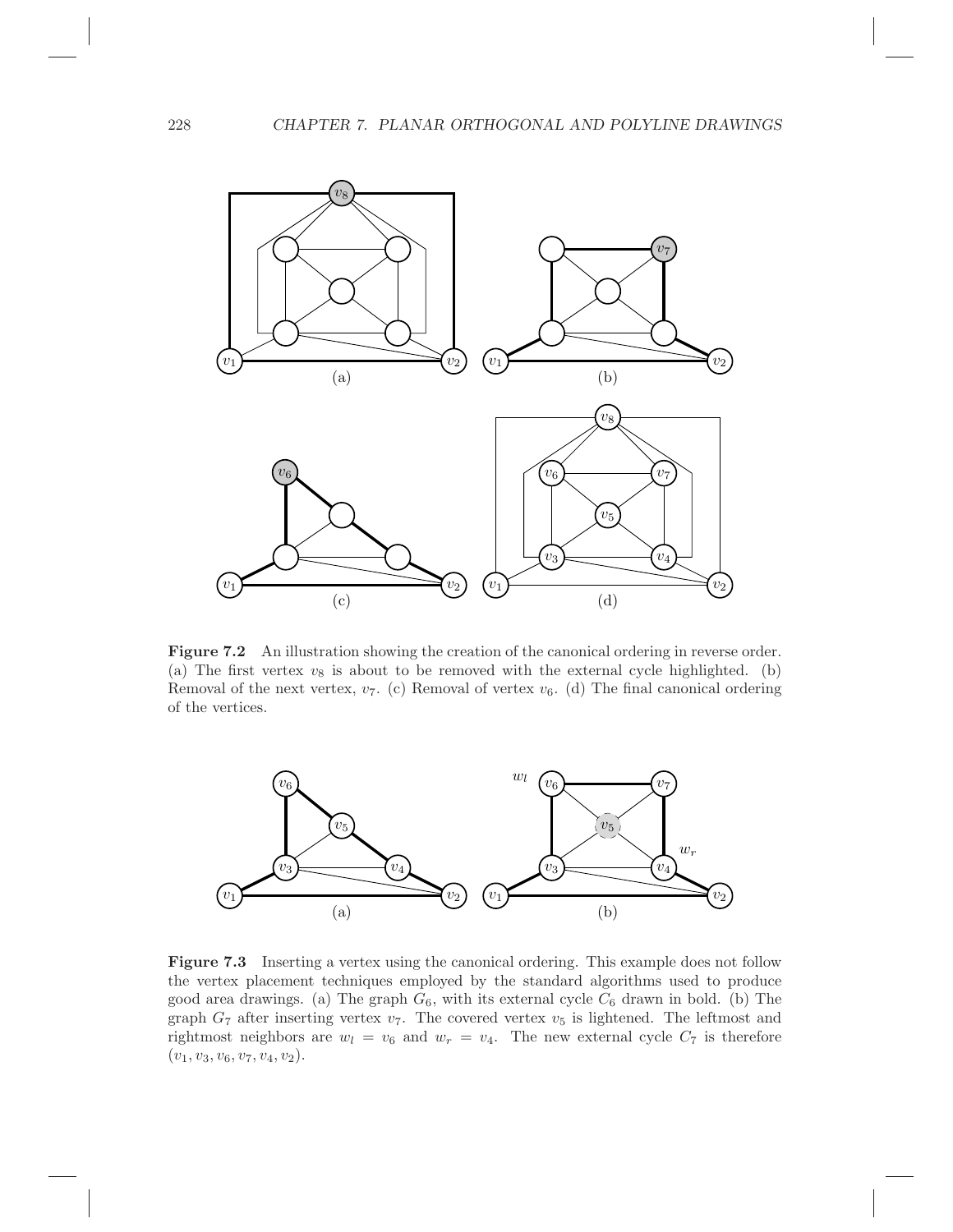

Figure 7.4 The incremental construction of a shifting set. The vertices for each set shown are highlighted. (a) The shifting set for  $M_6(v_3)$ . (b) After inserting  $v_7$ , the shifting set for  $M_7(v_3)$ . This simply merges in the new vertex. (c) The shifting set for  $M_6(v_5)$ . (d) After inserting  $v_7$ , the shifting set for  $M_7(v_7)$ . Since  $w_{l+1} = v_5$ , this set is the union of  $M_6(v_5)$ and  $v_7$ .

- for  $i \leq l$ ,  $M_{k+1}(w_i) = M_k(w_i) \cup \{v_{k+1}\},\$
- for  $j \geq r$ ,  $M_{k+1}(w_j) = M_k(w_j)$ , and
- $M_{k+1}(v_{k+1}) = M_k(w_{l+1}) \cup \{v_{k+1}\}.$

From this definition, one can show that the following properties of the shifting set hold for all  $3 \leq k \leq n$  for the incremental drawing algorithms described in Section 7.4:

- 1.  $w_j \in M_k(w_i)$  iff  $j \geq i$ ,
- 2.  $M_k(w_1) \supset M_k(w_2) \supset \cdots \supset M_k(w_m)$ ,
- 3. For  $1 \leq i \leq m$  and a planar drawing of  $G_k$ , if we shift all vertices in  $M_k(w_i)$  by distance  $\delta_i \geq 0$  to the right, then the resulting drawing of  $G_k$  remains planar.

In other words, the shifting set for a vertex  $w_i$  on the external face is just the set of all vertices that need to be shifted to the right to maintain planarity if  $w_i$  is shifted to the right.

Note that  $M_{k+1}(w_i)$  is undefined for  $l < i < r$ , since these covered vertices are no longer on the external face. See Figure 7.4.

A careful examination of the set reveals that a vertex  $w_i$  that is covered by  $v_{k+1}$  shifts by  $\delta$ units if and only if  $v_{k+1}$  shifts by  $\delta$  units. That is, for  $k' > k$ ,  $w_i \in M_{k'}(v)$  iff  $v_{k+1} \in M_{k'}(v)$ . This property of the shifting set is exploited during the incremental embedding algorithms that use a canonical ordering to ensure that shifts do not produce crossings.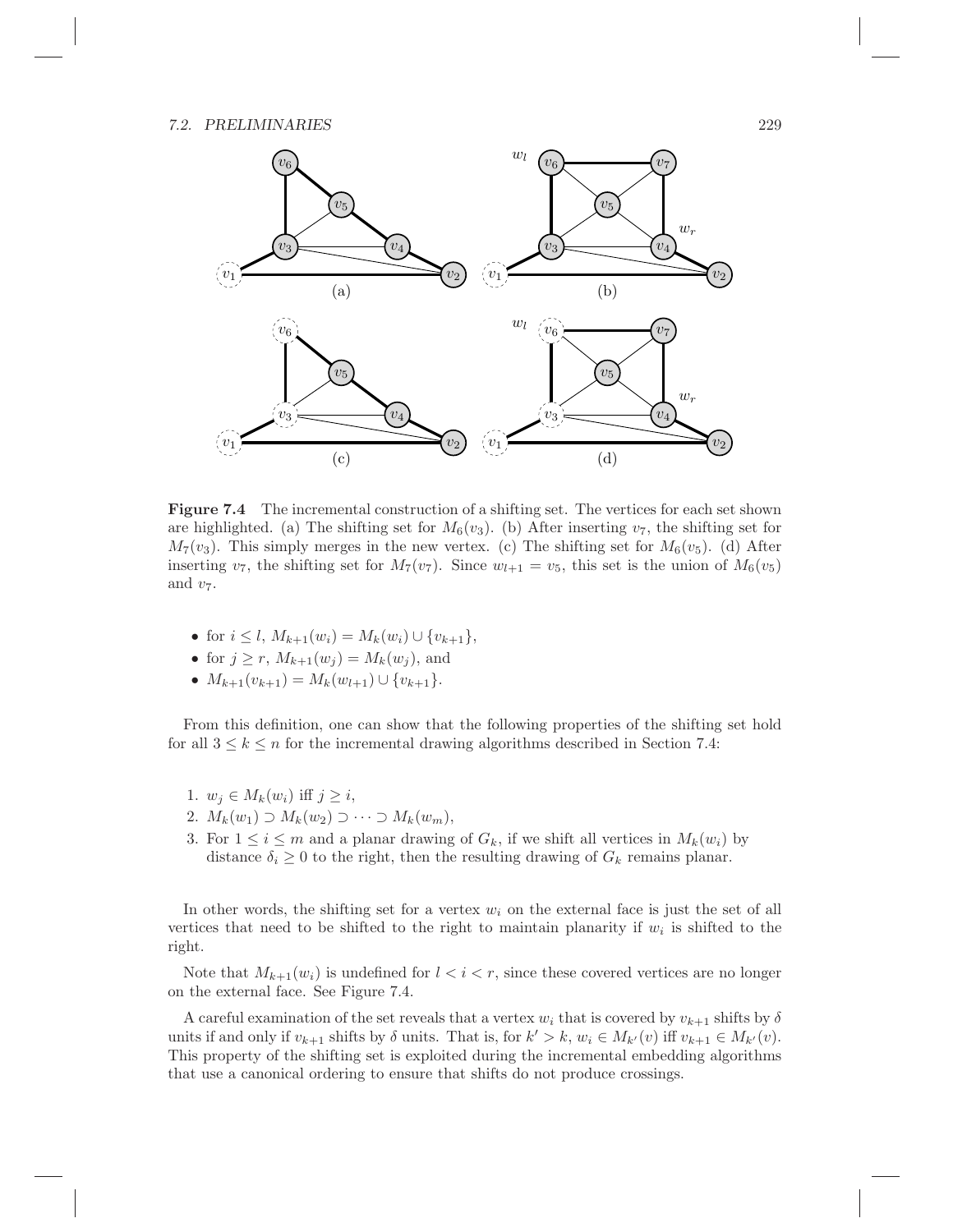# 7.2.3 Visibility Representations

Orthogonal drawings, and even general drawings, of planar graphs often start by computing a visibility representation of the graph. Before going into the details of using a visibility representation to compute an orthogonal drawing, presented in Section 7.3.1, we first explain the general approach of computing such a representation.

**DEFINITION 7.5** Given a graph  $G = (V, E)$ , a *visibility representation* Γ, for G maps every vertex  $v \in V$  to a horizontal *vertex segment*  $\Gamma(v)$  and every edge  $(u, v) \in E$  to a vertical *edge segment*  $\Gamma(u, v)$  such that each vertical edge segment  $\Gamma(u, v)$  has its endpoints lying on the horizontal vertex segments  $\Gamma(u)$  and  $\Gamma(v)$  and no other segment intersections or overlaps occur.



**Figure 7.5** (a) A simple graph G (b) An st-ordering of G (c) A visibility representation of G.

See Figure 7.5 for one example of a visibility representation. Otten and van Wijk [OvW78] introduced the visibility representation. With varying improvements, several researchers have proved that every planar graph has such a representation, which can be found in linear time [OvW78, DHVM83, RT86, TT86]. In general, we have the following theorem about computing a visibility representation:

Theorem 7.2 *[TT86] A graph admits a visibility representation if and only if it is planar. Furthermore, a visibility representation for a planar graph can be constructed in linear time.*

Figure 7.6 describes an algorithm to compute the visibility representation of a given graph. After making the graph biconnected by adding dummy edges [FM98], we compute an st-ordering on the graph creating a planar st-graph and its dual graph G<sup>∗</sup> . The location of the vertex-segments and edge-segments are then determined by a topological ordering of the  $st$ -graph and its dual with the former serving to determine  $y$ -values and the latter to determining x-values. Figure 7.7 shows an example construction.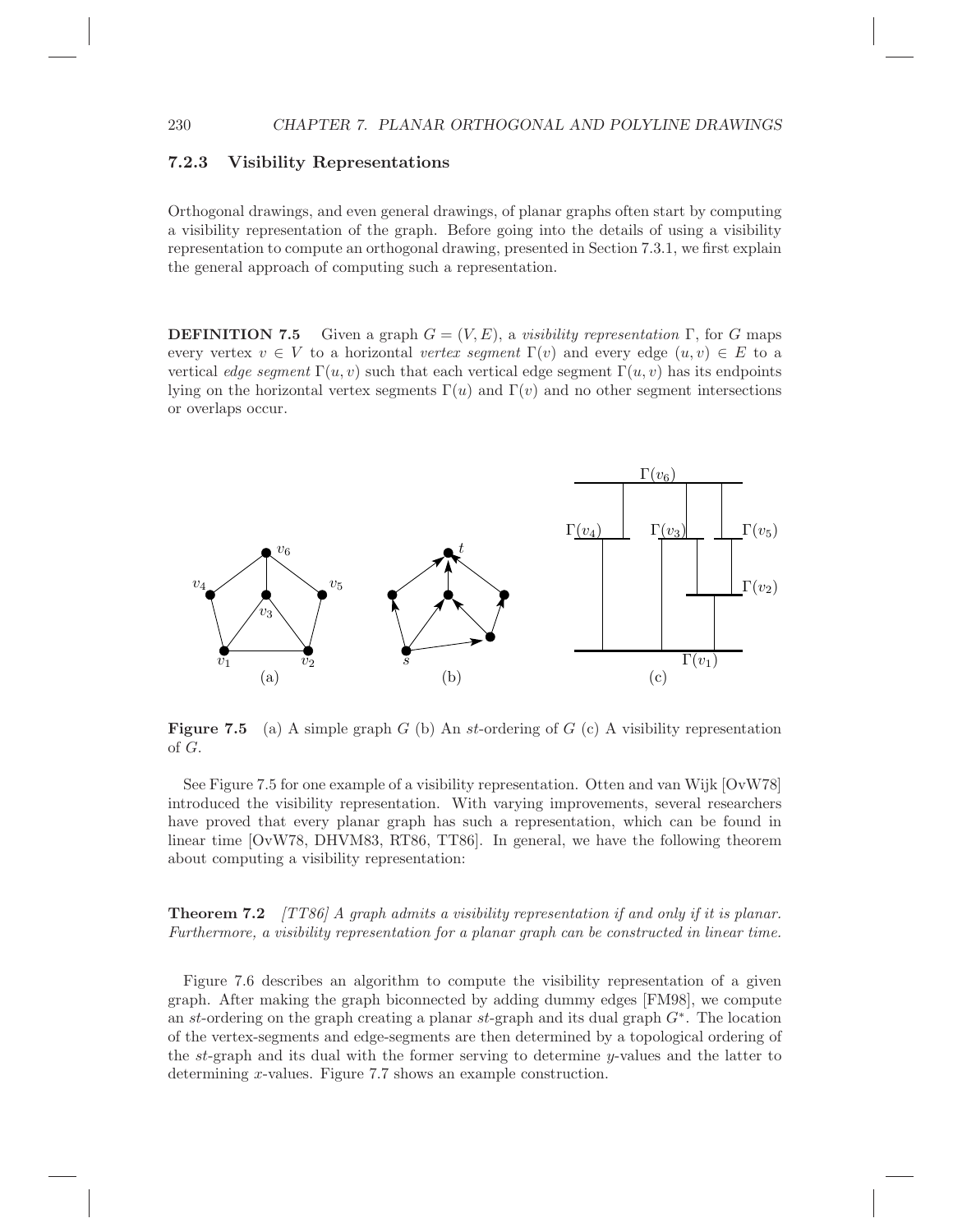#### 7.2. PRELIMINARIES 231

**Require:**  $G = (V, E)$  be a plane graph

**Ensure:**  $\Gamma$  is a visibility representation of G on the integer grid of size  $O(n^2)$ Make G biconnected by adding "dummy" edges {See [FM98]} Select an edge  $(s, t)$  on the external face Compute a planar st-graph on  $G$  {For simplicity, we refer to it as  $G$ } Create the dual planar  $st$ -graph  $G^*$ 

5: Compute the optimal topological ordering  $T_x = T(G^*)$  {See Figure 7.1} Compute the optimal topological ordering  $T_y = T(G)$ for all  $v \in V$  do {Assigning positions to the horizontal vertex segments} Let  $f_l$  be the face to the left of the leftmost outgoing edge of v

Let  $f_r$  be the face to the right of the rightmost outgoing edge of v

10: {f<sub>l</sub> and  $f_r$  are vertices in the dual graph  $G^*$ }

$$
\Gamma(v).y \leftarrow T_y(v)
$$
  
\n
$$
\Gamma(v).xmin \leftarrow T_x(f_l)
$$
  
\n
$$
\Gamma(v).xmax \leftarrow T_x(f_r) - 1
$$
  
\nend for

15: for all  $e = (u, v) \in E$  do {Assigning positions to the vertical edge segments} Let  $f_l$  be the face to the left of  $e \{f_l \text{ is a vertex in } G^* \}$  $\Gamma(e).x \leftarrow T_x(f_l)$  $\Gamma(e)$ .ymin  $\leftarrow T_y(u)$ 

 $\Gamma(e)$ .ymax  $\leftarrow T_y(v)$ 

# 20: end for

Remove any added "dummy" edges

Figure 7.6 Algorithm for constructing a visibility representation of a plane graph.

# 7.2.4 Network Flows

Network flows, useful in many areas of graph theory and graph drawing, are particularly useful in finding drawings of orthogonal graphs with a minimum number of bends. We describe this use in Section 7.3.2. Beforehand, we discuss the general structure of a network flow, borrowing notation from Goodrich and Tamassia [GT02].

A *(single-source single-sink) flow network* N is a connected directed graph of *arcs* and *nodes*<sup>1</sup> with the following properties:

- Each arc  $e$  has a positive integer *capacity*  $c(e)$  and a nonnegative integer  $cost$  $w(e);$
- There exists a *source* node, s, such that s has no incoming arcs;
- There exists a *sink* node,  $t$ , such that  $t$  has no outgoing arcs;
- All other *non-terminal* nodes have at least one incoming and one outgoing arc.

Figure 7.8(a) shows one particular flow network. The network is viewed as transporting some *commodity* from the source to the sink by flowing along the arcs. A *flow* f for some network N is an assignment to each arc  $e$  of some (integer) *flow value*  $f(e)$  such that the following two rules apply:

• *Capacity rule*: The (positive) flow for each arc does not exceed the capacity. For each arc  $e \in N$ ,  $0 \leq f(e) \leq c(e)$ .

<sup>&</sup>lt;sup>1</sup>We use the terms arc and node for a flow network instead of the analogous terms edge and vertex to help differentiate between a flow network and a graph, which is to be drawn using the flow network.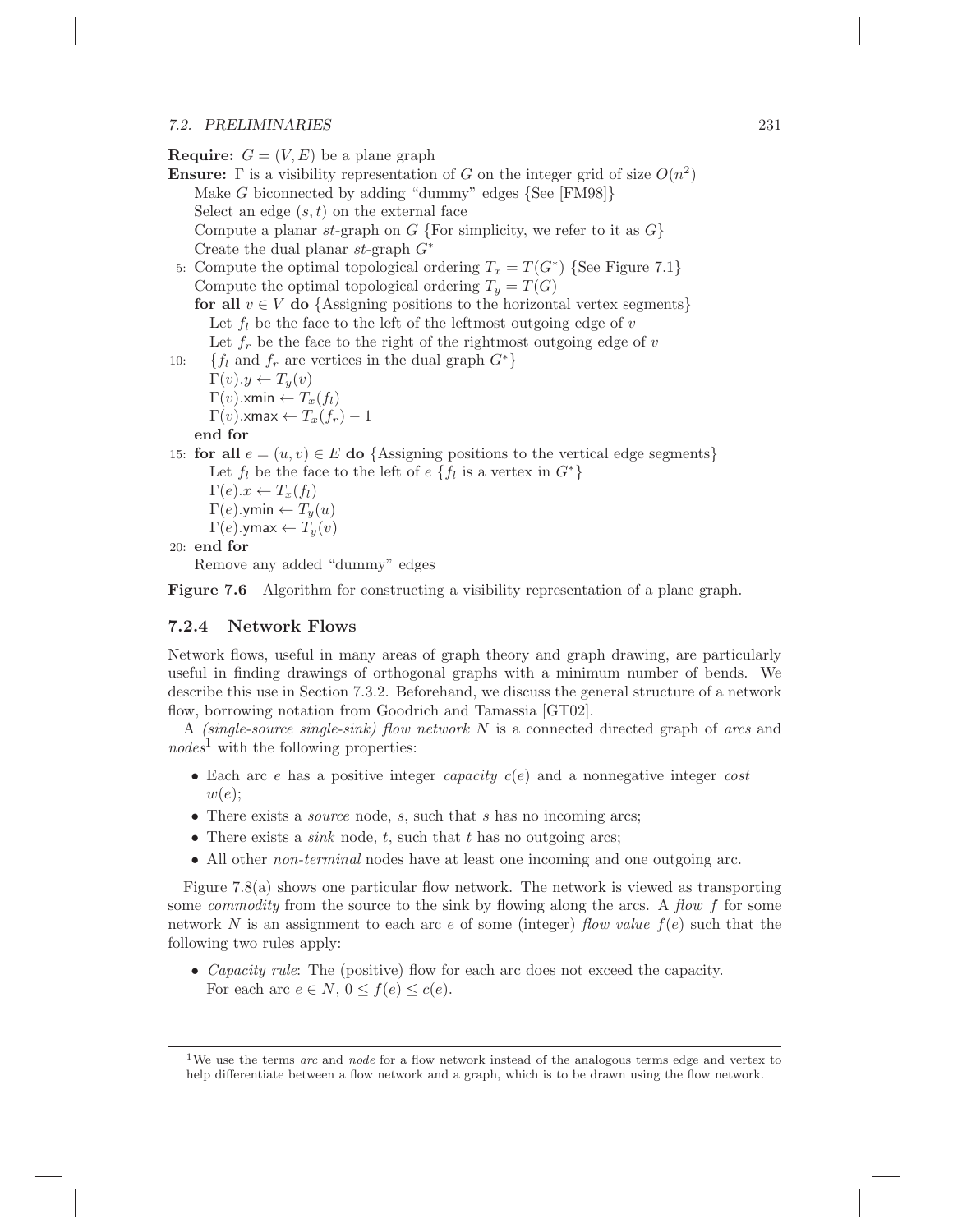

**Figure 7.7** (a) A simple graph  $G$ . (b)  $G$  after augmenting to make it biconnected. (c) The st-planar graph of G (solid) and the dual graph  $G^*$  (dashed). The two topological orderings from these graphs are shown labeled by their nodes. (d) The visibility representation of  $G$ computed from these orderings.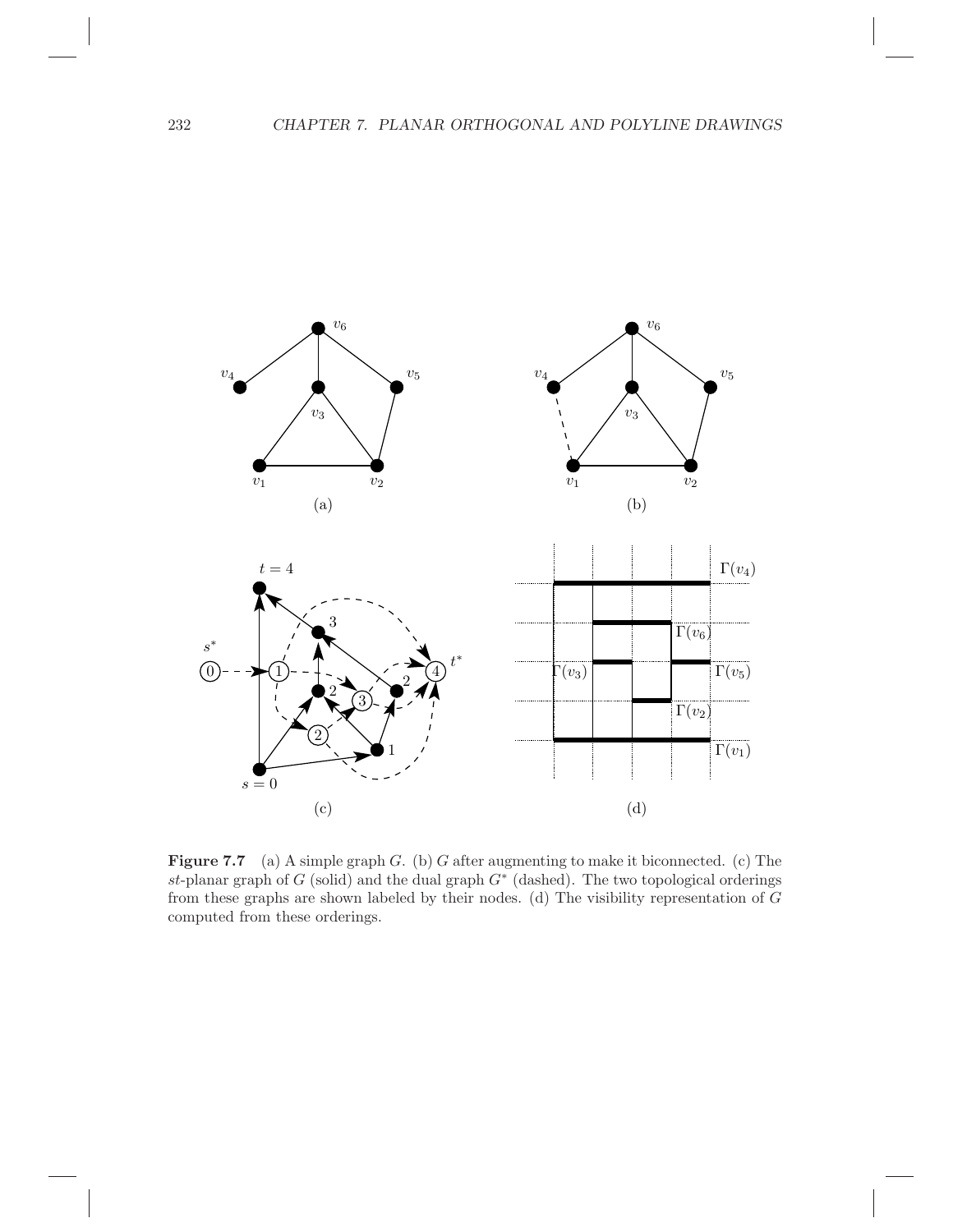

**Figure 7.8** (a) A (single-source single-sink) flow network N with arcs labeled with the pair  $(c(e), w(e))$  (capacity, cost). (b) A maximum flow of value 6 for flow network N. Each arc of  $N$  is labelled with its flow and, in parentheses, the cost of the flow on that arc. The total cost of this flow is 20. (c) A minimum-cost maximum flow for  $N$ . Note, the value of this flow is still 6 but the cost is now 18.

• *Conservation rule*: The flow coming *in* to a non-terminal node is the same as the flow going *out* of the node.

For each non-terminal node  $v \in N$ , with  $v \neq s, t$ ,

$$
\Sigma_{e \in \mathsf{inarc}(v)} f(e) = \Sigma_{e \in \mathsf{outarc}(v)} f(e).
$$

The *value* of the flow  $v(f)$  is the total flow leaving the source node, which because of the conservation rule is the same as the flow entering the sink node. That is,  $v(f)$  $\Sigma_{e \in \text{outarc}(s)} f(e)$ . For a given flow f, the cost of the flow on a given arc e is the cost of the arc  $w(e)$  times the amount of flow on that arc  $f(e)$ . The *cost* of the flow  $w(f)$  is the sum of the costs of each arc. That is,  $w(f) = \sum_{e \in N} w(e) f(e)$ .

The *maximum flow problem for*  $N$  is to find a flow  $f^*$  with maximum value among all possible flows of N. The *minimum-cost flow problem for* N is to find the minimum cost flow among all possible maximum flows in  $N$ . Figure 7.8 shows a maximum flow that does not have minimum cost as well as a minimum-cost maximum-flow solution.

There are several methods for solving flow networks, which are beyond the scope of this chapter. Their running times often depend on combinations of the number of nodes in the network, the capacity of the edges in the network, and the cost of the edges in the network. For details, see [CLR90, GT02].

Of particular relevance are minimum cost flow algorithms with running time that depends on the value of computed flow [CK12, GT97]. We use such an algorithm in Section 7.3.2 to compute a planar orthogonal drawing with the minimum number of bends.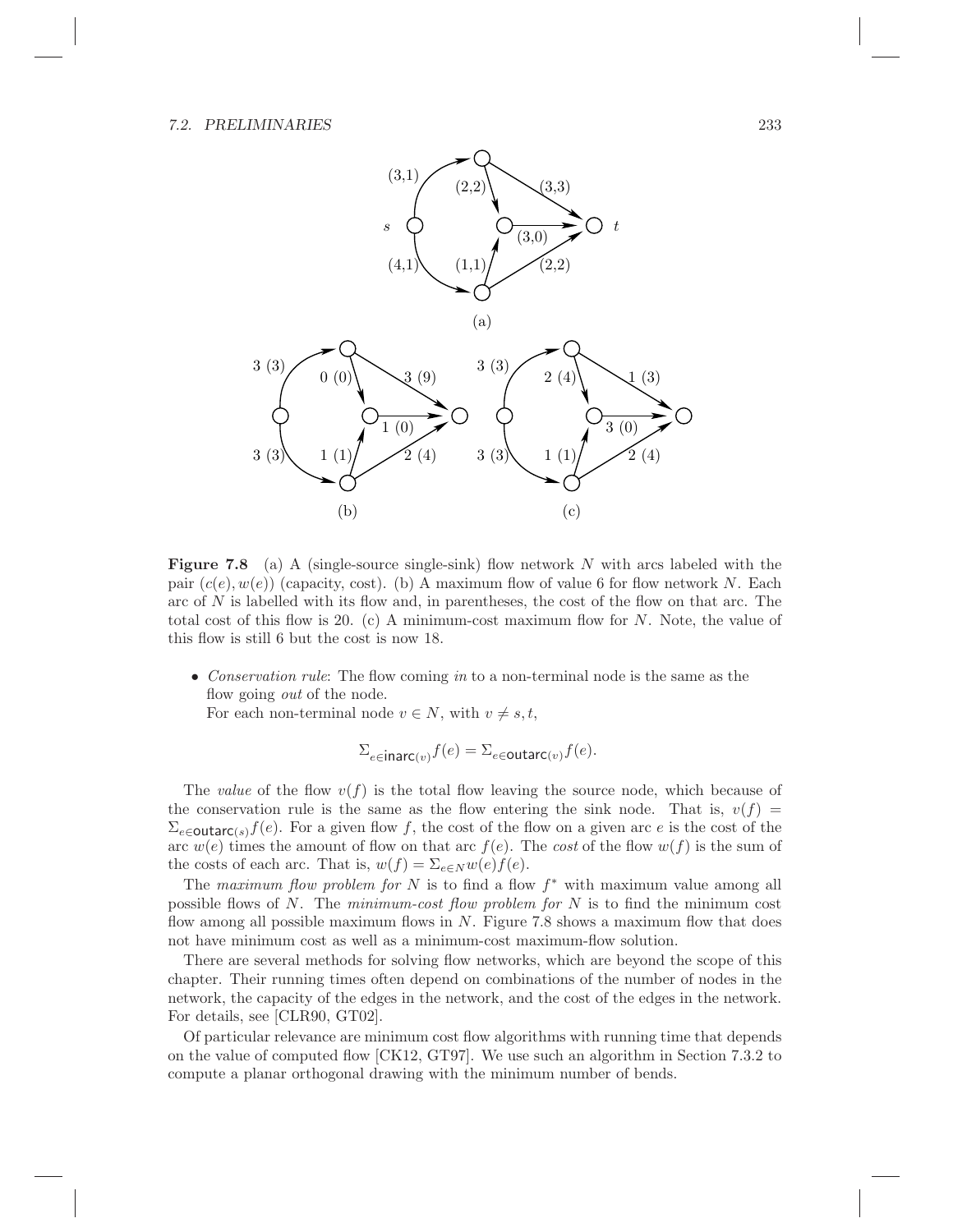# 7.3 Orthogonal Drawings

One highly effective way to draw graphs with good angular resolution is to use only edges that are rectilinear, or orthogonal. Such edges consist of alternating sequences of vertical and horizontal segments. In graph representations where each vertex is a point and where two edges are not allowed to overlap, a necessary condition for a graph to have an orthogonal drawing is that the maximum vertex degree be at most four. However, the introduction of rectangular regions for vertices allows for larger graph degrees.

# 7.3.1 Orthogonal Drawings from Visibility Representations

Given a 4-planar graph  $G = (V, E)$ , one can construct a good *orthogonal drawing* using the *visibility representation* discussed in Section 7.2.3. The following theorem is due to Tamassia and Tollis [TT89]:

Theorem 7.3 *Let* G *be a 4-plane graph. If* G *is biconnected, there exists an orthogonal* grid drawing of G using  $O(n^2)$  area with at most  $2n + 4$  bends and where only two edges *have more than two bends. If* G *is connected, the number of bends is* 2.4n + 2 *and no edge has more than four bends.*

The version of the algorithm used to prove this theorem uses a *constrained visibility representation*. The additional constraint is that each (horizontal) vertex segment other than the source and sink have two (vertical) edge segments incident to its leftmost endpoint, with one being above and the other below the vertex segment. We describe the simpler, but slightly less effective, algorithm that uses a regular visibility representation. First, we compute a visibility representation  $\Gamma(G)$ . For each vertex  $v \in V$ , place the vertex at a single point on the horizontal vertex segment  $\Gamma(v)$ , determined below. The routing of the edges incident to  $v$  and the location of  $v$  on the vertex segment are based on various cases. Since each vertex has at most 4 incident edges and accounting for symmetry and subcases with smaller vertex degrees, Figure 7.9 shows the six possible cases along with the resulting edge routings and vertex placements. A careful study of the cases shows that no edge has more than two bends per endpoint, resulting in no more than four bends total. This creates an orthogonal shape, discussed in the next section, for G. To help improve the size and number of bends one can do a few heuristics to straighten out various edges. Finally, using the compaction technique described in the next section or similar more efficient techniques, one can convert the orthogonal shape into an orthogonal drawing using the smallest area. Figure 7.10 shows an example of an orthogonal drawing constructed from a visibility representation.

# 7.3.2 Network Flow Algorithms

Tamassia [Tam87] showed that by using a network flow algorithm one could construct orthogonal drawings of embedded 4-planar graphs with a minimum number of bends.

The fact that the graph is given with its embedding is significant. Formann et al.  $[FHH<sup>+</sup>93]$ and Garg and Tamassia [GT01] showed that the problem of determining whether a drawing with no bends exists is NP-hard for 4-planar graphs. The strategy in their proof deals with the difficulty of assigning an order of the edges around vertices of degree 4. It is interesting to note that the problem is polynomial when the maximum degree is 3 [DLV98].

Tamassia's algorithm originally ran in  $O(n^2 \log n)$  time. However, an improvement for certain types of planar flow networks (see Section 7.2.4) presented by Garg and Tamas-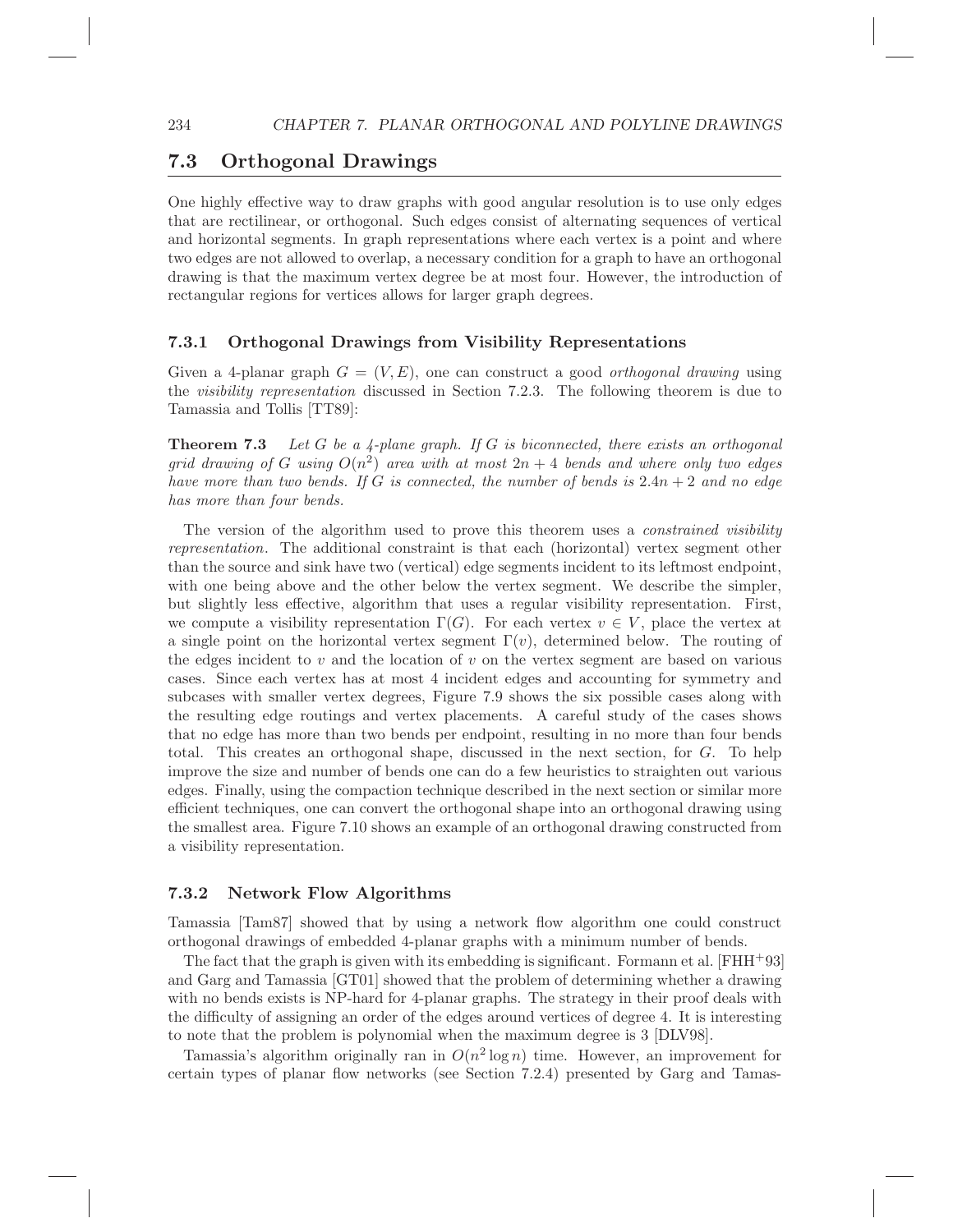

Figure 7.9 (a) The six possible cases for horizontal vertex segments intersecting with its 4 incident vertical edge segments in a visibility representation, accounting for symmetry. (b) The vertex placement and edge routings for each of the cases.



Figure 7.10 An orthogonal drawing from the visibility representation of Figure 7.7.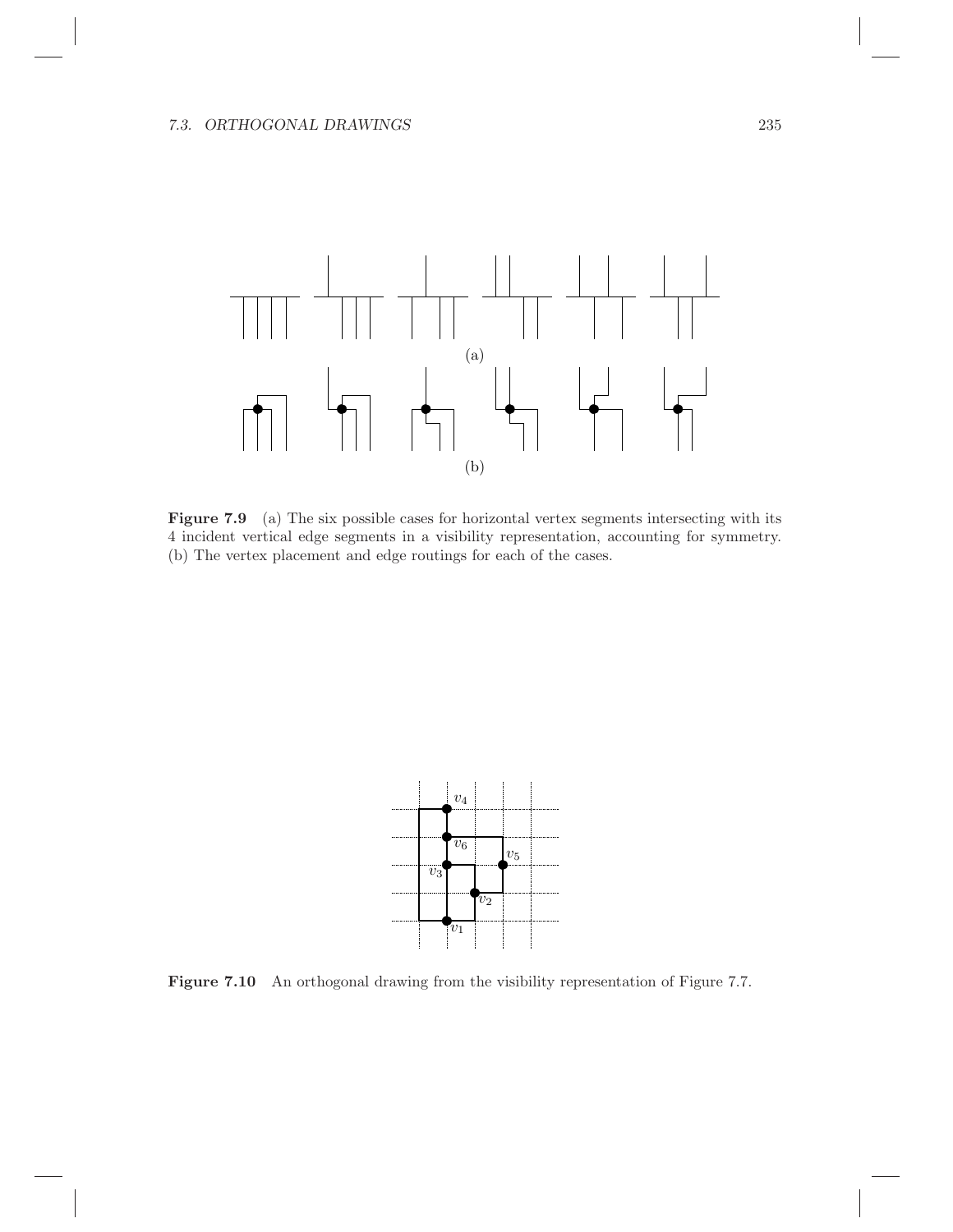sia [GT97] reduced the running time to  $O(n^{7/4}\sqrt{\log n})$ . Recently, Cornelsen and Karrenbauer obtained a running time of  $O(n^{3/2} \log n)$  [CK12].

Let  $G = (V, E)$  be an embedded planar graph having maximum degree 4. We can compute a drawing of G with the minimum number of bends in two phases. First, we compute an *orthogonal shape* for G. Here we only define the bends of the edges and angles between adjacent edges at a vertex of G. In the second phase, we assign integer lengths to the edge segments of the orthogonal shape.

By transforming the first phase into a network flow problem, we are able to compute the required drawing's orthogonal shape. In this network, the commodities are the angles between adjacent edges. Each unit of flow in the network is associated with a right angle in the orthogonal shape, originating from the vertices, flowing across the faces by the edge bends, and ultimately sinking at the faces. Since this interpretation leads to a multi-source, multi-sink flow, we actually create a dummy source and sink that connect to the respective nodes. For simplicity, we allow certain arcs to have a *lower bound* in addition to a capacity. This is easily incorporated into the algorithms for the original flow network.

We want each vertex  $v$  to supply 4 units of flow and to have the faces consume these units. Here, 4 "units" correspond to a  $2\pi$  angle. Let  $d(f)$ , the *degree of a face* f in the graph G, be the length of the cycle bounding face  $f$ . If the graph is not biconnected, an edge may be counted twice on the same face. The *consumption rate* of each face is designated by  $\sigma(f)$ with

$$
\sigma(f) = \begin{cases} 2d(f) - 4 & \text{if } f \text{ is an internal face} \\ 2d(f) + 4 & \text{if } f \text{ is the external face} \end{cases}
$$

From Euler's formula, we know that  $\Sigma_f \sigma(f) = 4n$ , which is the total number of units supplied by the vertices. Our network  $N$  has three types of nodes and four types of arcs with the following described attributes:

- Non-terminal nodes correspond to the vertices and faces of  $G$ ;
- A source node  $s$  and sink node  $t$  serve to supply and consume the commodity;
- For every vertex v, arcs of type  $(s, v)$  with a capacity of 4, cost 1, and lower bound 4 act to supply the vertex  $v$  with its commodity;
- For every face f, arcs of type  $(f, t)$  with a capacity of  $\sigma(f)$  and cost 1 act to consume the commodity from the face vertices;
- From every face f and every vertex  $v$  on the cycle of f, we use an arc of type  $(v, f)$  with a capacity of 4, cost 1, and lower bound 1. This arc flow represents the angle at vertex  $v$  in face  $f$ ;
- For every pair of faces f and g sharing an edge, we designate an arc of type  $(f, g)$ having a capacity of  $+\infty$ , cost 1, and lower bound 0. This arc flow represents the number of bends along edge e with the right angle *inside* of the face f.

Figure 7.11 shows a detailed example of a 4-planar graph, its network model, and the minimum cost solution. We now take a closer look at an interpretation of the network from the source side. At every vertex  $v$  the network supplies the vertex with 4 units, all of which must, by the conservation rule, flow across the  $(v, f)$  arcs. Since each unit corresponds to  $\pi/2$  radians, this guarantees that the sum of the angles around a vertex, which is equivalent to the sum of the flow leaving v along these arcs, is  $2\pi$ .

From the sink side, by the conservation rule, we know that the sum of the units at the vertices and the bends of a face is equal to  $2d(f)-4$  units for an internal face and  $2d(f)+4$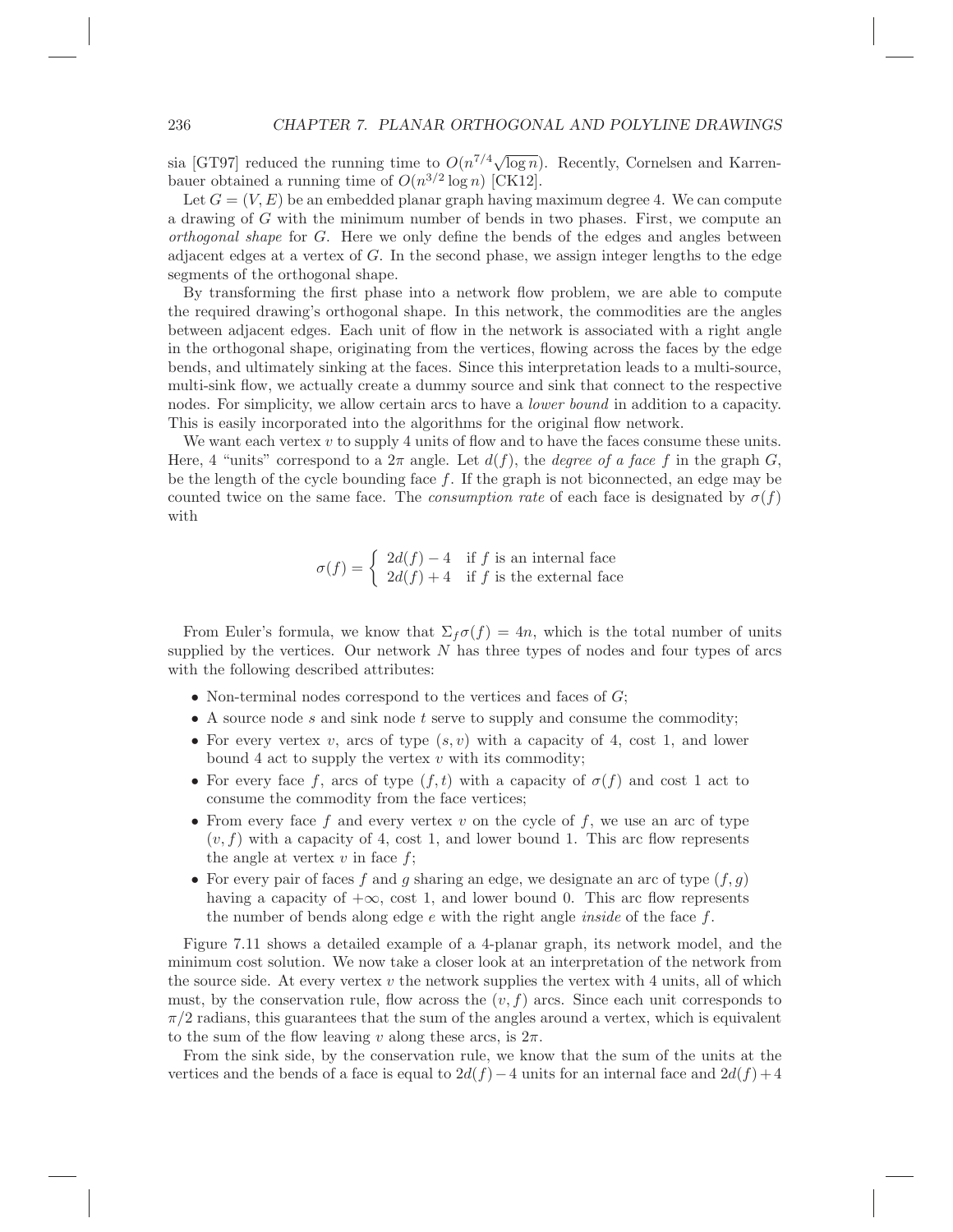

**Figure 7.11** (a) A simple planar graph  $G$  with maximum degree 4. (b) The network N associated with G. The arcs from the source s to the vertex nodes have label  $(4, 1, 4)$ , i.e., capacity 4, cost 1, and a lower bound of 4. The vertex to face arcs are drawn as solid lines with label  $(4, 1, 1)$ . The face to face arcs are drawn bi-directional with both directions having label  $(+\infty, 1, 0)$ . (c) A minimum cost max flow with the arc labels reflecting the flow. Some vertices are omitted and some edges are partially drawn for better readability.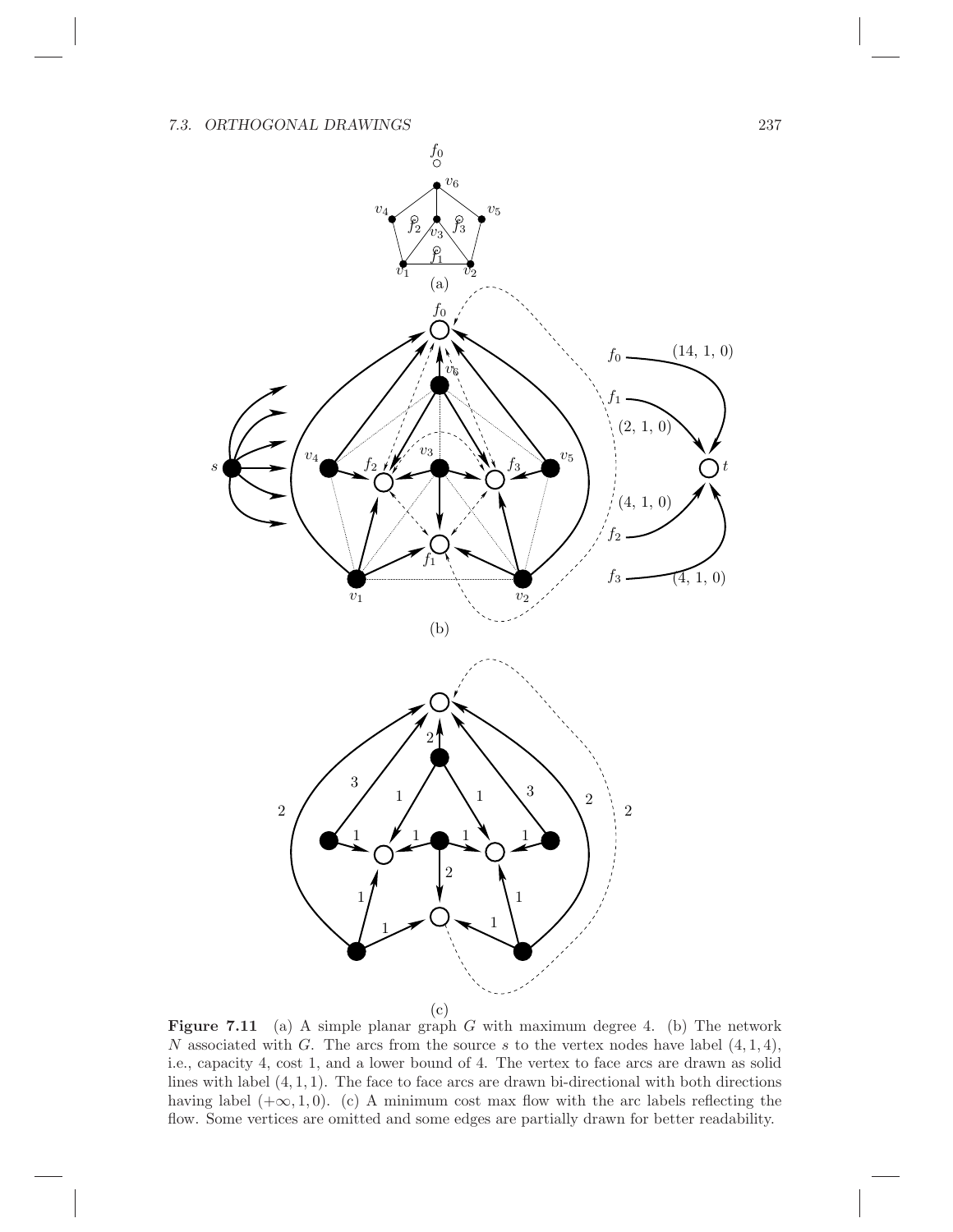for the external face. Again, since each unit corresponds to  $\pi/2$  radians, we know the sum of these angles is equal to  $\pi(d(f) - 2)$  for an internal face and  $\pi(d(f) + 2)$  for the external face. Thus, each face is properly closed, and we can see that any valid flow  $\phi$  on the network corresponds to a proper orthogonal shape for G.

We now interpret the cost associated with a specific flow. For arcs of type  $(s, v)$  the cost is 1 and the flow is fixed. So, for this case, the total cost is exactly  $4n$ . Similarly, all the arcs of type  $(f, t)$  have cost that sum to exactly 4n. Since all the arcs of type  $(v, f)$  have to release the commodity sent from the source s, we know that the sum of these arcs is also 4n. Finally, the arcs of type  $(f, g)$  represent the number of bends for the given edge with each bend costing one unit. Therefore, the total cost of the flow is  $12n + B$ , where B is the total number of bends in the orthogonal shape represented by the flow. Since  $12n$  is fixed for all flows along the same network, minimizing the cost of the flow corresponds to minimizing the number of bends in the orthogonal shape.

In the second phase, we take this orthogonal shape and determine a compact drawing for the actual graph. Since each bend for an edge switches between horizontal and vertical lines, our strategy is to determine the (integer) lengths of these line segments. We do this by computing the lengths of the horizontal segments independently of the vertical segments. We shall explore the vertical computation as the horizontal one is analogous.

We can compute the length of each vertical segment by, once again, using a network flow model. However, this flow model assumes that the faces are all rectangular. Therefore, we first split the faces into rectangular faces by converting bend points into dummy vertices and inserting dummy edges where necessary. This process is described in detail in Chapter 5 of [DETT99]. We therefore explain the solution for when we have an orthogonal representation where each face is a rectangle, referring to this modified graph as  $G'$ . In this case, our model has three types of nodes and three types of arcs.

- A source node s and sink node t serve to supply and consume the commodity and also represent the "left" and "right" regions of the external face;
- $\bullet\,$  Non-terminal nodes correspond to the faces of  $G';$
- For every pair of faces f and g sharing a *vertical* edge segment, with f to the left of g, we designate an arc of type  $(f, g)$ , with capacity  $+\infty$ , cost 1, and lower bound 1. The arc flow represents the length of this vertical segment.

Figure 7.12 illustrates an example of computing a compact orthogonal drawing using this network flow approach. Since the source node s (and similarly sink node t) represents the entire left vertical border of the final drawing and the flow leaving s corresponds to the height of this border, the flow value is exactly the height of the drawing. In addition, the cost of the flow is equal to the total length of all vertical segments in the drawing. Similarly, the horizontal flow model computes the width of the drawing and the total length of all horizontal segments. By solving the minimum-cost minimum-flow problem for both vertical and horizontal networks, we can create an orthogonal drawing of G with the minimum height, width, area, and total edge length. Observe that the flow here is the smallest flow that meets the lower bound requirements for each arc.

Using their improved network flow algorithm, Cornelsen and Karrenbauer proved the following result, which improves the running time of the original algorithm by Tamassia [Tam87]:

Theorem 7.4 *[CK12] Let* G *be an embedded 4-planar graph with* n *vertices. A planar orthogonal drawing of* G with the minimum number of bends can be computed in  $O(n^{3/2} \log n)$ *time.*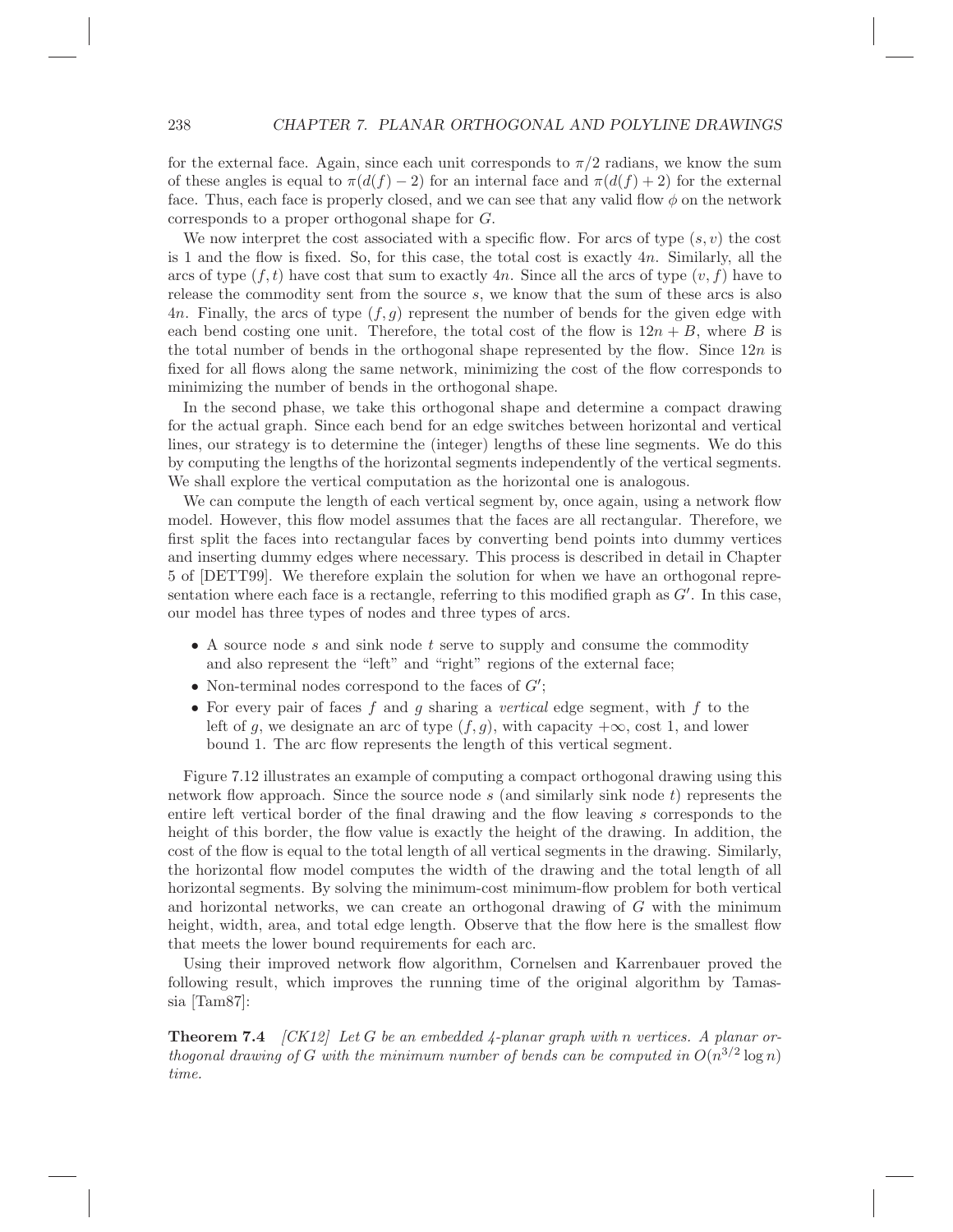#### 7.4. POLYLINE DRAWINGS 239



Figure 7.12 (a) An orthogonal drawing with the orthogonal representation described by Figure 7.11c. (b) The same drawing with the two bend points temporarily converted to vertices so that each face is rectangular. (c) The network flow for computing the vertical segments along with the solution. (d) The network flow for computing the horizontal segments along with the solution. (e) The final compact solution with the horizontal and vertical segments determined from the two flows and the inserted dummy vertices removed.

# 7.4 Polyline Drawings

When one wishes to draw planar graphs having maximum degree more than 4 with good angular resolution and with vertices as single points, clearly orthogonal drawings do not suffice. There have been various other approaches to creating planar polyline drawings with good angular resolution, many of these results extend the work of Kant [Kan96], including work by Goodrich and Wagner [GW00], Gutwenger and Mutzel [GM98], Cheng et al. [CDGK01], and Duncan and Kobourov [DK03]. The general approach is to use an incremental insertion method to add vertices one at a time using a canonical ordering and continually maintain the proper angular resolution qualities and other specific restrictions.

# 7.4.1 Mixed-Model Algorithm

The approach of Gutwenger and Mutzel [GM98] is similar to the approaches taken by [GW00, CDGK01, DK03], which are discussed in the next subsection. However, unlike those approaches which rely on the graph being either maximal, tri-connected, or having artificial edges added to make them maximal, the approach by Gutwenger and Mutzel uses an ordering that is defined for biconnected graphs. The benefits are significant in the sense that such artificial edges, once removed, often create unexpected artifacts. In their *mixed-model algorithm*, they take a given biconnected plane graph  $G = (V, E)$ , and using this new ordering,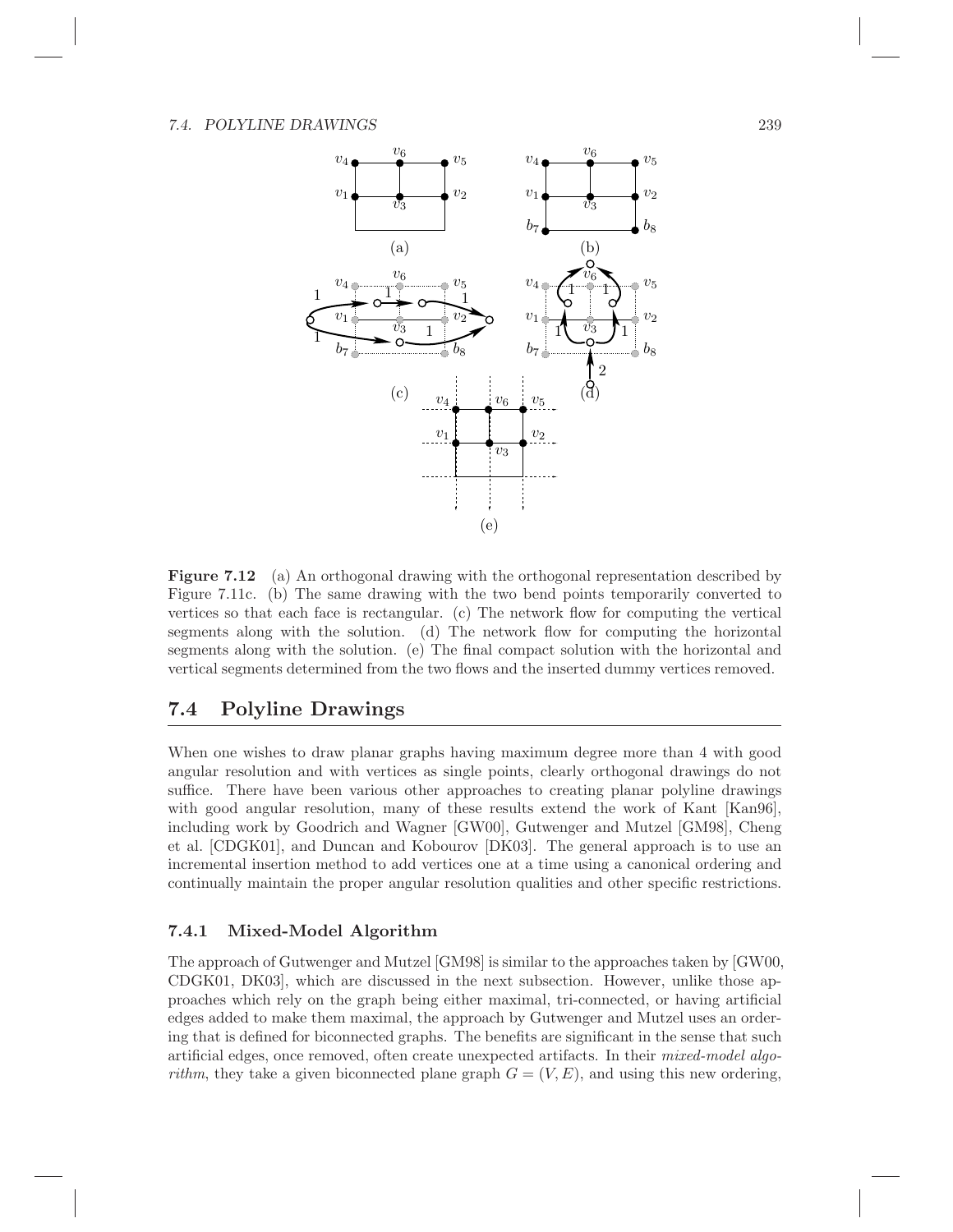assign for each edge  $e \in E$ , an *inpoint*  $e_{\text{in}} = (x_{\text{in}}, y_{\text{in}})$  and an *outpoint*  $e_{\text{out}} = (x_{\text{out}}, y_{\text{out}})$ . Then each edge  $e = (v, w)$  is drawn as a polyline edge. Route the edge from v to w in the following manner:

- from  $v$  to  $e_{\text{out}}$ ,
- from  $e_{\text{out}}$  vertically to point  $b = (x_{\text{out}}, y_{\text{in}}),$
- from b horizontally to  $e_{\text{in}}$ ,
- and finally to  $w$ .

This approach results in quite aesthetically pleasing graphs that combine a mixture of good angular resolution via general direction edges and orthogonal edges. However, the results require, in general, three bends per edge. The next section describes a technique that achieves similar results but with only one bend per edge.

# 7.4.2 One Bend Algorithm

Building off previous work by Kant [Kan96], Goodrich and Wagner [GW00], and Cheng et al. [CDGK01], Duncan and Kobourov [DK03] use an incremental insertion approach to create a planar polyline drawing with the following key properties:

- each edge is drawn with at most one bend;
- each vertex v has angular resolution  $\Theta(1/d(v));$
- all vertices and bend points lie on an  $O(n) \times O(n)$  grid.

The incremental approach uses the canonical ordering and the shifting set described in Section 7.2.2.

#### 7.4.3 Vertex Regions

In [dFPP90], de Fraysseix, Pach, and Pollack present an algorithm to draw an n-vertex plane graph with straight-line edges on an  $O(n) \times O(n)$  integer grid. Chrobak and Payne [CP95] show how to implement the algorithm in linear time. In this algorithm, each new vertex  $v_{k+1}$  is inserted above its neighbors  $w_1, \ldots, w_r$ , and after proper shifting, edges are drawn as straight-line segments from the location of  $v_{k+1}$  to each neighbor of  $v_{k+1}$ . In the approach used in [GW00, CDGK01], each vertex is associated with a diamond-shaped region where edges are routed through ports along the boundary of the region before connecting to the vertices. This creates bends in the edges but allows better control over the angles that are formed by the edges around vertices. To reduce the overall grid size, Duncan and Kobourov [DK03] use slightly altered vertex regions. Each vertex is surrounded by six vertex regions of two types, free regions and port regions, which alternate around the vertex. The regions are bounded by rays extending from v in various directions, with  $0^\circ$ indicating a positive vertical direction. See Figure 7.13.

**DEFINITION 7.6** Let  $v \in V$  have degree  $d = d(v)$ . The *vertex regions* associated with v are of two types, *free regions* and *port regions*. Free regions have the property that only one edge extends from  $v$  to another vertex through that region. Port regions are bounded on one side by a horizontal or vertical line segment with a number of (integer coordinate) ports, and each edge going through a port region of  $v$  from  $v$  to any other vertex passes through a unique port. Moreover, every edge is drawn as two line segments. The first, starting at one endpoint  $v$ , connects to a port in the port region of  $v$ , and the second connects from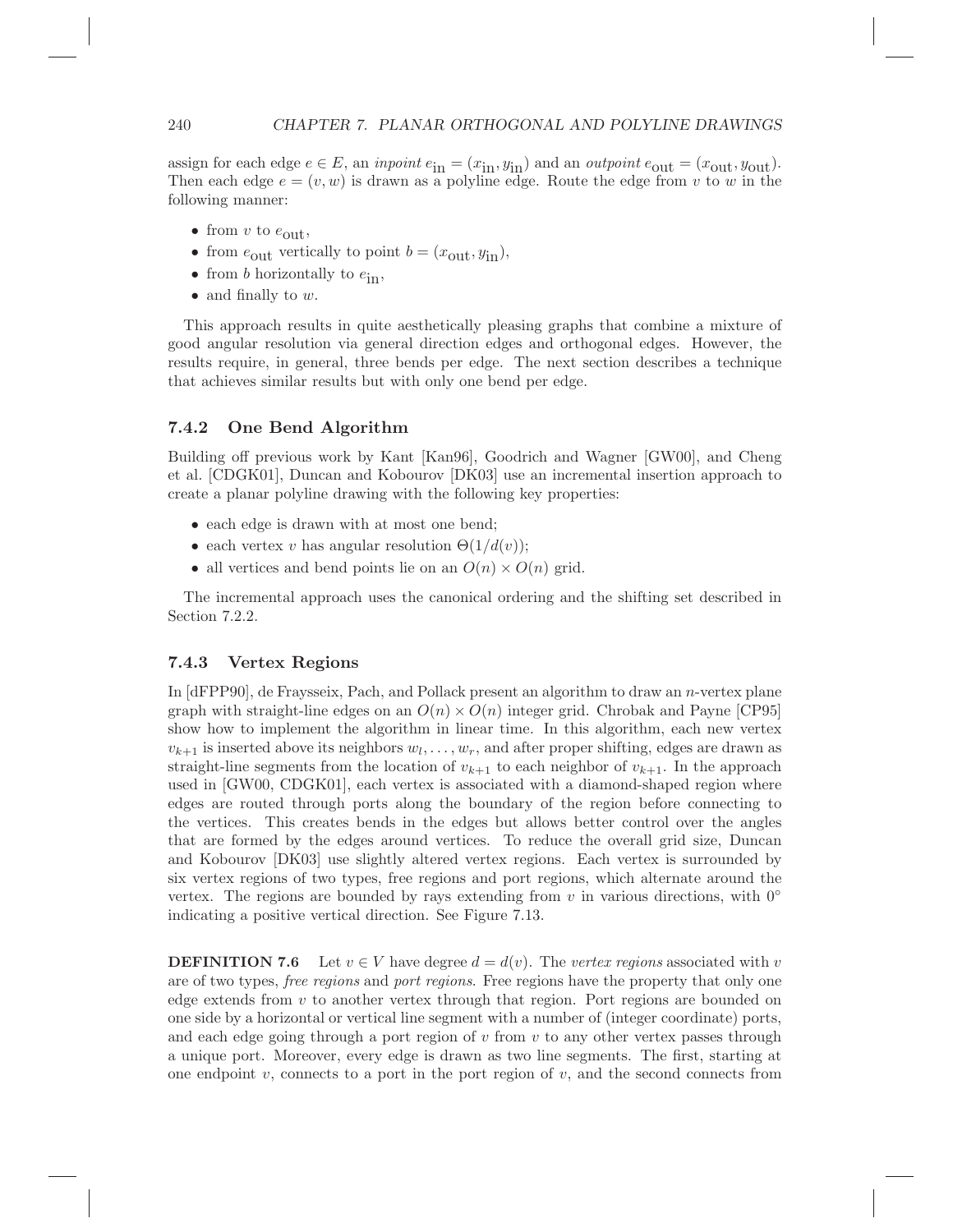

**Figure 7.13** (a) The vertex regions around a particular vertex v. Notice that each port region can have a different number of ports. (b) Edges extending from a (darkened) vertex. The port edge segment is drawn dashed and the free edge segment is drawn solid.

that port to the other vertex w passing through one of w's free regions. The six regions associated with  $v$  are defined as follows:

- Free region  $M^f$  lies between  $-45^\circ$  and  $45^\circ$ ;
- Free region  $R^f$  lies between  $90^\circ$  and  $135^\circ$ ;
- Free region  $L^f$  lies between  $-135^\circ$  and  $-90^\circ$ ;
- Port region  $M^p$  lies between  $L^f$  and  $R^f$ ;
- Port region  $L^p$  lies between  $L^f$  and  $M^f$ ; and
- Port region  $R^p$  lies between  $R^f$  and  $M^f$ .

The algorithm proceeds similar to the standard embeddings that use the canonical ordering. In particular, one starts with an initial face  $v_1, v_2, v_3$  and then repeatedly inserts the next vertex  $v_{k+1}$  by finding its leftmost and rightmost neighbors,  $w_l$  and  $w_r$ , on the current external face shifting the space between these vertices so that the lines connecting  $v_{k+1}$  to  $w_l$  and  $w_r$  intersect at a grid location. To ensure good angular resolution, one must introduce some bends, which requires a slight alteration in the approach.

Except for the initial horizontal edge  $(v_1, v_2)$ , we route each edge  $(v_i, v_j)$  through a port of one of the two vertices. In the process, each edge consists of two edge segments. One segment, the *port segment*, extends from  $v_i$  to one of  $v_i$ 's ports, lying entirely in one of  $v_i$ 's port regions. The other, *free segment*, extends from this port to  $v_i$  passing through one of  $v_j$ 's free regions. See Figure 7.13(b).

The ports are arranged in such a way that the angle between successive ports and  $v$  is  $O(1/d(v))$ . By Definition 7.6, since for every vertex v each free segment associated with v lies inside a free region boundary, each free region has exactly one free segment passing through it, each port segment associated with  $v$  lies inside a port region and passes through a unique port, the resulting angular resolution at v is  $O(1/d(v))$ . For compactness, port segments, which are essentially bend points, can also coincide with the destination vertex, effectively creating a free edge segment of zero length. That is, if we have an edge  $(u, v)$ that goes through u's port p, we may have a situation where p coincides with v. This is not necessary but allows for smaller grid size in the end.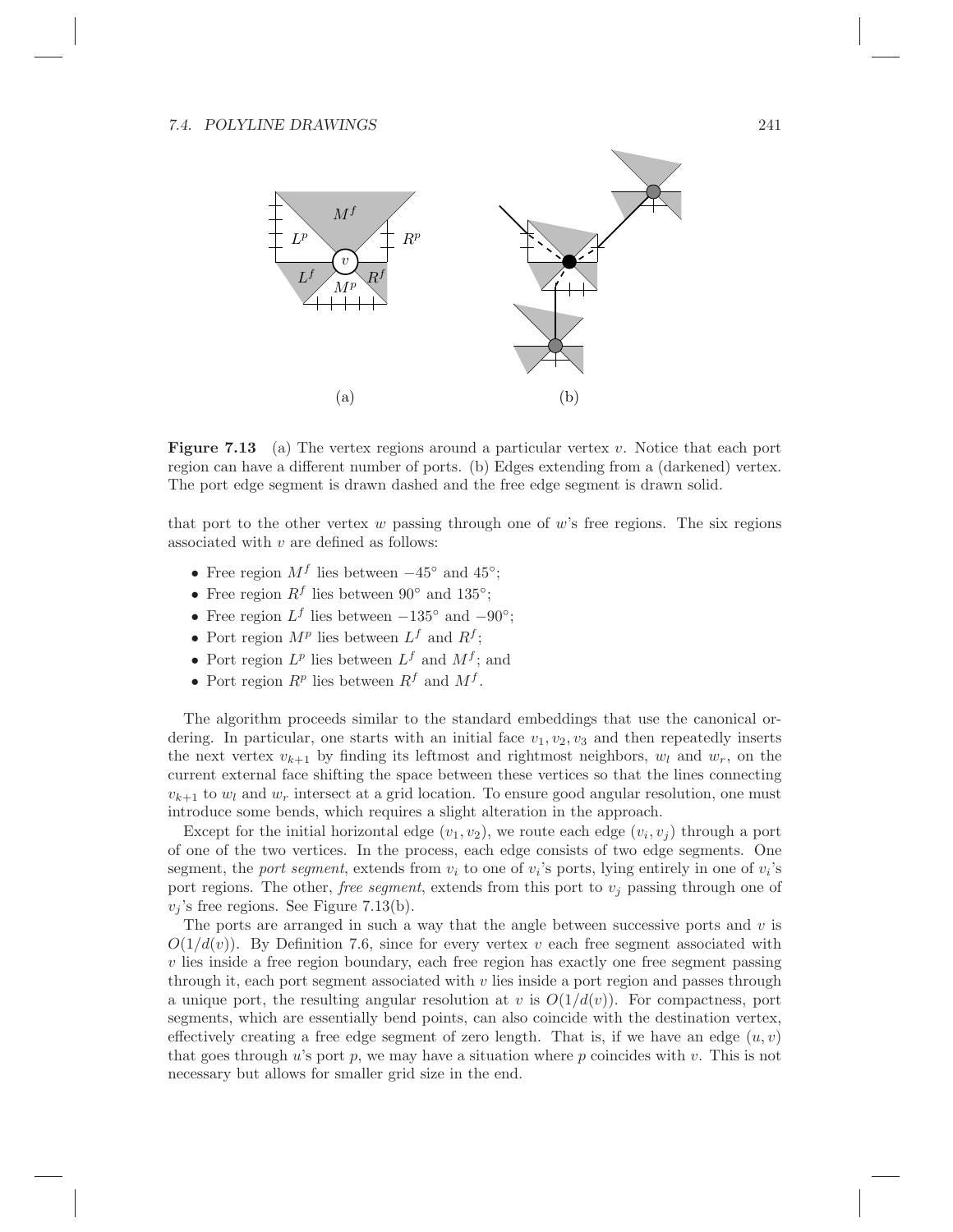The embedding is constructed in incremental stages, with each stage corresponding to the insertion of a new vertex  $v_{k+1}$ . At each stage, we maintain that each vertex except those on the current external face has exactly three free edge segments. The remaining edge segments connect to a vertex  $v$  through port segments. We can divide the current degree of v into three parts:  $d_l(v)$ ,  $d_r(v)$ , and  $d_m(v)$ . The degree  $d_l(v)$  corresponds to the current number of port edge segments using the  $L^p$  region. The degrees  $d_r(v)$  and  $d_m(v)$ are defined similarly for the  $R^p$  and  $M^p$  regions. At each insertion, we route port edge segments involving the new vertex  $v_{k+1}$  through maximal left and right ports.

**DEFINITION 7.7** Let a vertex v have coordinates  $(v_x, v_y)$ . Then, the *maximal left port of* v,  $L_{\text{max}}^p(v)$ , has coordinates  $(v_x - d_l(v) + 1, v_y + d_l(v))$  if  $d_l(v) > 0$  and  $(v_x, v_y)$  otherwise. Define the *maximal right port of*  $v$ *,*  $R_{\text{max}}^p(v)$ *,* similarly.

# 7.4.4 The Embedding

Initially, the first three vertices have integer coordinates  $v_1 = (0, 0)$ ,  $v_2 = (4, 0)$ , and  $v_3 =$  $(2, 1)$ . In subsequent stages, we insert the next vertex  $v_{k+1}$  maintaining the following invariants:

- All vertices and ports lie on the integer grid.
- Let  $C_k = (w_1 = v_1, w_2, \ldots, w_m = v_2)$  be the exterior face of  $G_k$  with  $w_i(x)$ corresponding to the x-coordinate of  $w_i$ . Then  $w_1(x) < w_2(x) < \ldots < w_m(x)$ . In other words, the vertices of the exterior face are strictly x-monotonic.
- Let  $e = (w_i, w_{i+1})$  be an edge on the external face. The free edge segment of  $e$ has a slope of  $\pm 1$ . The port edge segment of e passes through a maximal port.
- Every vertex  $v$  has at most one free edge segment crossing each free region, and each port segment goes to a unique port.

When we insert a new vertex  $v_{k+1}$ , we must create enough space so that the two neighbors  $w_l$  and  $w_r$  can "see" the new vertex through their maximal right and left ports, which are typically already used. Thus, we must shift these vertices over to create space and also to ensure that the intersection of these ports lies on a grid location, for the new vertex. Of course, we cannot simply shift these vertices, we must shift other vertices to be sure that we do not produce any crossings. Therefore, to shift a vertex  $w$ , we shift all vertices in its shifting set, defined in Section 7.2.2, and also most of the ports. See Figure 7.14.

**DEFINITION 7.8** For  $\delta \geq 0$  and a vertex  $w_i \in C_k$ , define a *regular-shift by*  $\delta$  *units of*  $w_i$  as shifting all vertices in  $M_k(w_i)$  by  $\delta$  units to the right, including all associated ports. Define the *right-shift by*  $\delta$  *units on*  $w_i$  as a regular-shift of  $w_i$  *except* that the ports in the  $L^p$  region of  $w_i$  are *not* shifted. Similarly, define the *left-shift by*  $\delta$  *units on*  $w_i$  as a regular shift of  $w_{i+1}$  and additionally shifting the ports in the  $R^p$  region of  $w_i$ .

Notice that left-shifting a vertex  $w_i$  is nearly identical to right-shifting its neighbor  $w_{i+1}$ except for the ports that are moved.

Assume that  $G_k$  has been embedded and that the invariants hold. We now look at the specific insertion of a new vertex  $v_{k+1}$  to create  $G_{k+1}$  while maintaining the invariants. For a vertex  $w \in C_k$ , recall that the current number of port edge segments using  $R^p$  is  $d_r(w)$ and for  $L^p$  is  $d_l(w)$ . If  $d_r(w_l) = 0$ , we perform a left-shift of 2 units on  $w_l$ ; otherwise, we perform a left-shift of 1 unit on  $w_l$ . This frees a space for a new maximal port in the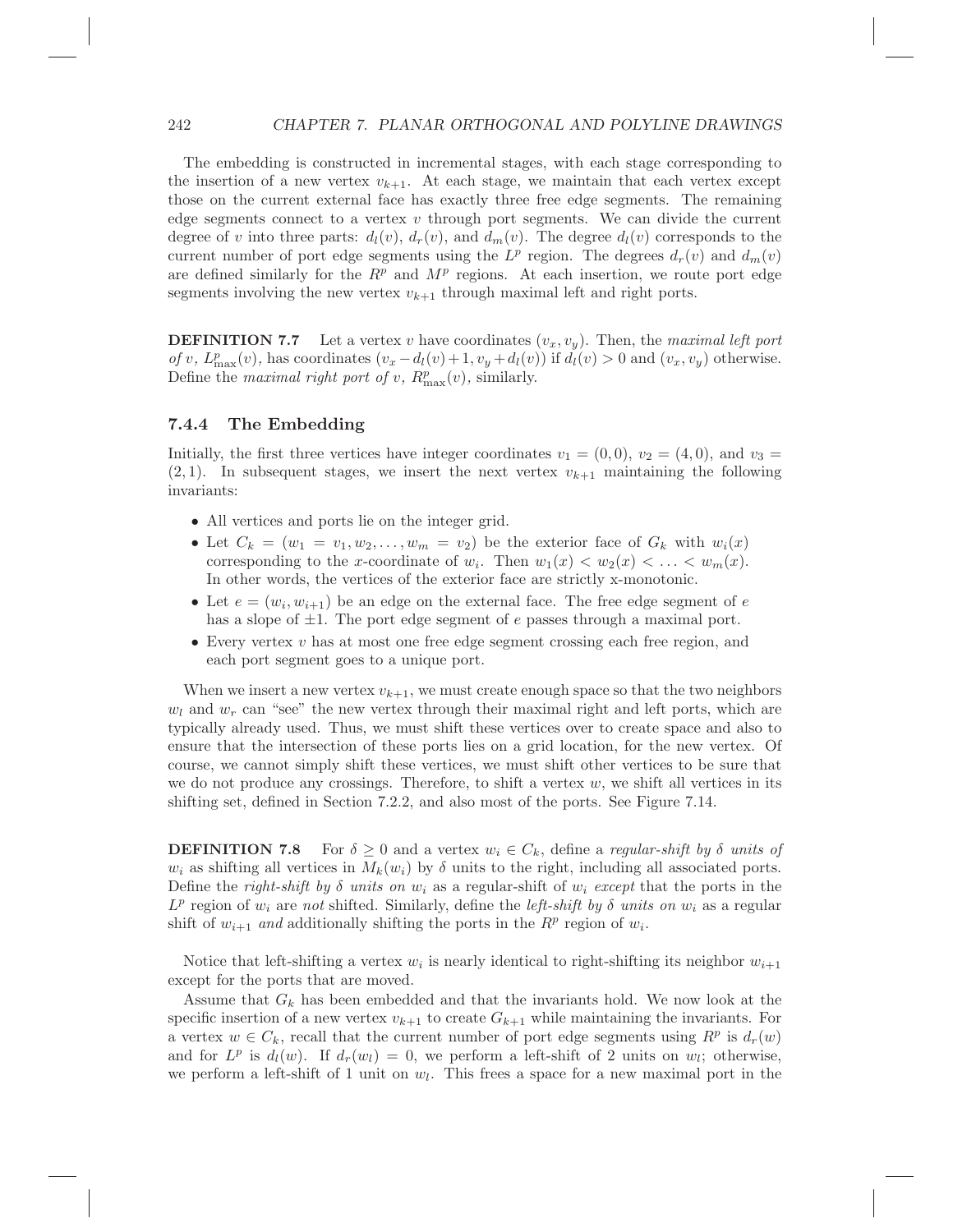

Figure 7.14 (a) A (darkened) vertex and its neighbors before a right shift of one unit. (b) And after a right shift of one unit. The other vertices that are part of the shifting set are highlighted, while those that are not are drawn dashed. Notice that the left port region remains in place creating a location for one more port.

 $R_p$  region of  $w_l$ . Similarly, if  $d_l(w_r) = 0$ , we perform a right-shift of 2 units on  $w_r$ , and otherwise, we perform a right-shift of 1 unit.

Let l be the line of slope  $+1$  passing through  $w_l$ 's newly created maximal right port. Let r be the line of slope  $-1$  passing through  $w_r$ 's newly created maximal left port. We place  $v_{k+1}$  at the intersection of lines l and r. If l and r intersect at a non-grid location, we simply perform a regular-shift of 1 unit on  $w_r$ . Observe that we therefore perform at most 5 shifts per insertion.

We now route the edges as follows. The edge from  $w_l$  to  $v_{k+1}$  goes from  $w_l$  to  $R_{\text{max}}^p(w_l)$ and then to  $v_{k+1}$  through its free region  $L^f$ . The edge from  $w_r$  to  $v_{k+1}$  goes from  $w_r$  to  $L_{\text{max}}^p(w_r)$  and then to  $v_{k+1}$  through its free region  $R^f$ . The remaining edges are from  $v_{k+1}$ to  $w_i$  for  $l < i < r$ . These edges are routed from  $v_{k+1}$  to nearly consecutive ports on the  $M^p$  region of  $v_{k+1}$  and then to  $w_i$  through its free region  $M^f$ . We locate the horizontal line segment containing the ports of  $M^p$  exactly  $\lceil (r - l)/2 \rceil$  units below  $v_{k+1}$ . Duncan and Kobourov [DK03] prove that this guarantees that each port is above each neighbor vertex  $w_i$ . In the case that  $r - l$  is even, there is exactly one port per edge routed, and the ports are mapped consecutively. In the case of an odd value, we must skip one port in the region, which is easy to identify [DK03]. Figure 7.15 shows the insertion of five vertices of a planar graph using this algorithm.

Duncan and Kobourov prove that this algorithm properly maintains the previous invariants leading to the following theorem:

**Theorem 7.5** *[DK03] For a given plane graph*  $G = (V, E)$ *, there is a linear-time algorithm that constructs a planar polyline drawing of* G *with grid size* 5n × 5n/2 *using at most one bend per edge and with an angular resolution no less than*  $1/2d(v)$  *for every vertex*  $v \in V$ *.*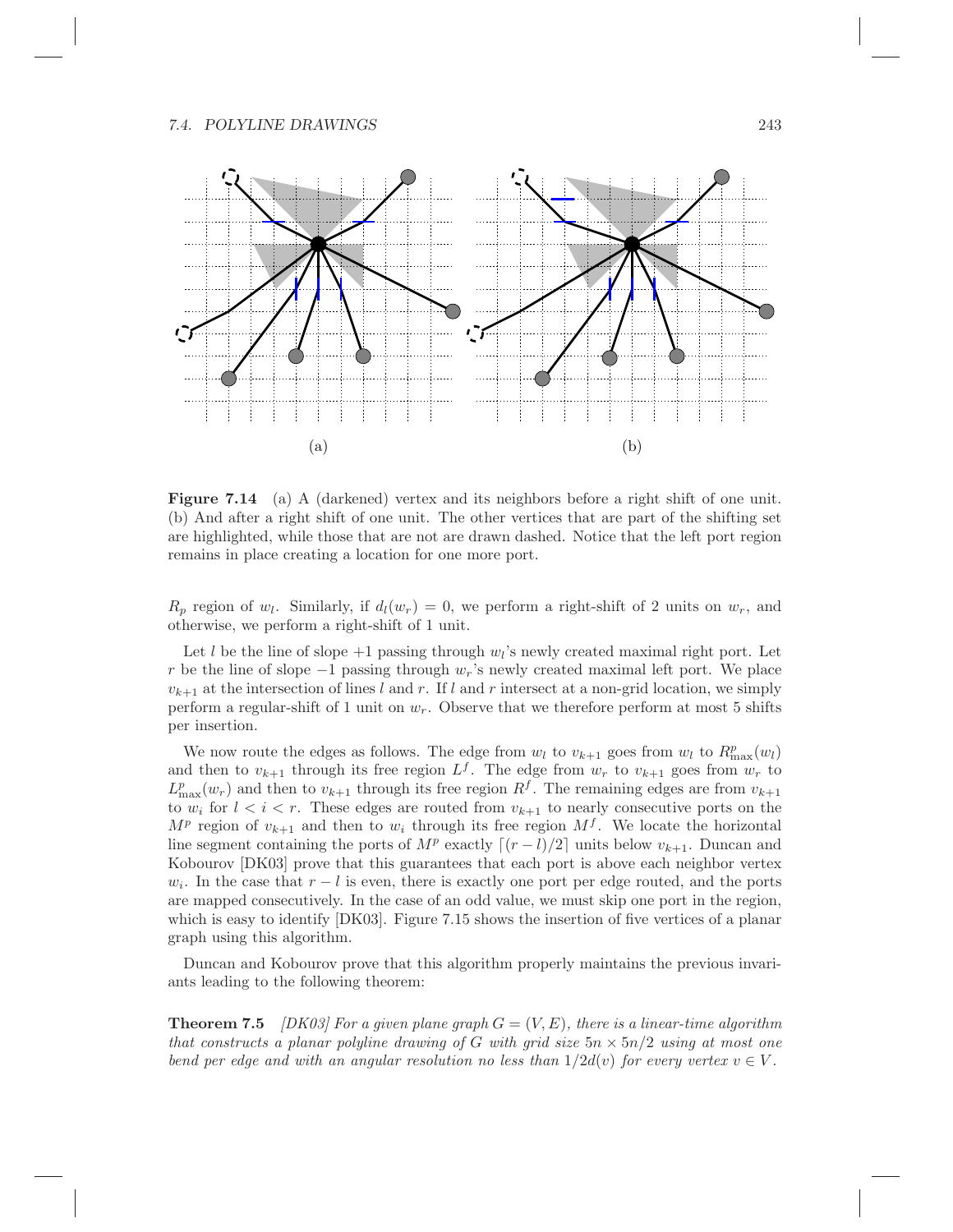244 CHAPTER 7. PLANAR ORTHOGONAL AND POLYLINE DRAWINGS



Figure 7.15 The insertion of the first five vertices of a particular planar graph. (a) The initial configuration with 3 vertices. Note that the port edge segment connecting  $v_1$  to  $v_3$ connects to  $v_1$ 's port which is at the same location as  $v_3$ . For clarity, we illustrate the port slightly outside this location. (b) Insertion of  $v_4$ . This requires a left-shift of 1 unit for  $v_3$  and a right-shift of 1 unit for  $v_2$  before placing  $v_4$ . (c) Insertion of  $v_5$ . This requires a left-shift of 1 unit for  $v_3$  and a right-shift of 1 unit for  $v_5$  before placing  $v_5$ , which also connects to the *covered* vertex v4.

# 7.5 Conclusion

When angular resolution is a desired criterion in drawing a graph, many techniques exist to accommodate it. If the graph is known to be 4-planar or if one is willing to use rectangular regions instead of points for vertices, one can efficiently construct aesthetically pleasing orthogonal drawings [Tam87, TT89, GT97, CK12]. This body of work uses network flows to compute an orthogonal shape with the minimum number of bends and to compact the representation into an orthgonal drawing with minimal height and width.

In addition, several polyline drawing strategies exist that allow one to create good drawings with relatively high angular resolution, a small number of bends, and good area bounds even when the maximum degree of the graph is greater than four [Kan96, GM98, GW00, CDGK01, DK03]. These all extend the incremental insertion algorithm using a canonical ordering initially employed by de Fraysseix, Pach, and Pollack [dFPP90]. The mixed-model approach, employed by Kant [Kan96] and Gutwenger and Mutzel [GM98], uses primarily orthogonal edges but must still connect vertices using some segments whose slopes depend on the degree of the vertex. The works of Cheng et al. [CDGK01] and Duncan and Kobourov [DK03] use an optimal one bend per edge but with one of the two segments of each edge having arbitrary slope. Unlike the purely orthogonal representations, the set of slopes determined by the edges in these polyline drawings is possibly large.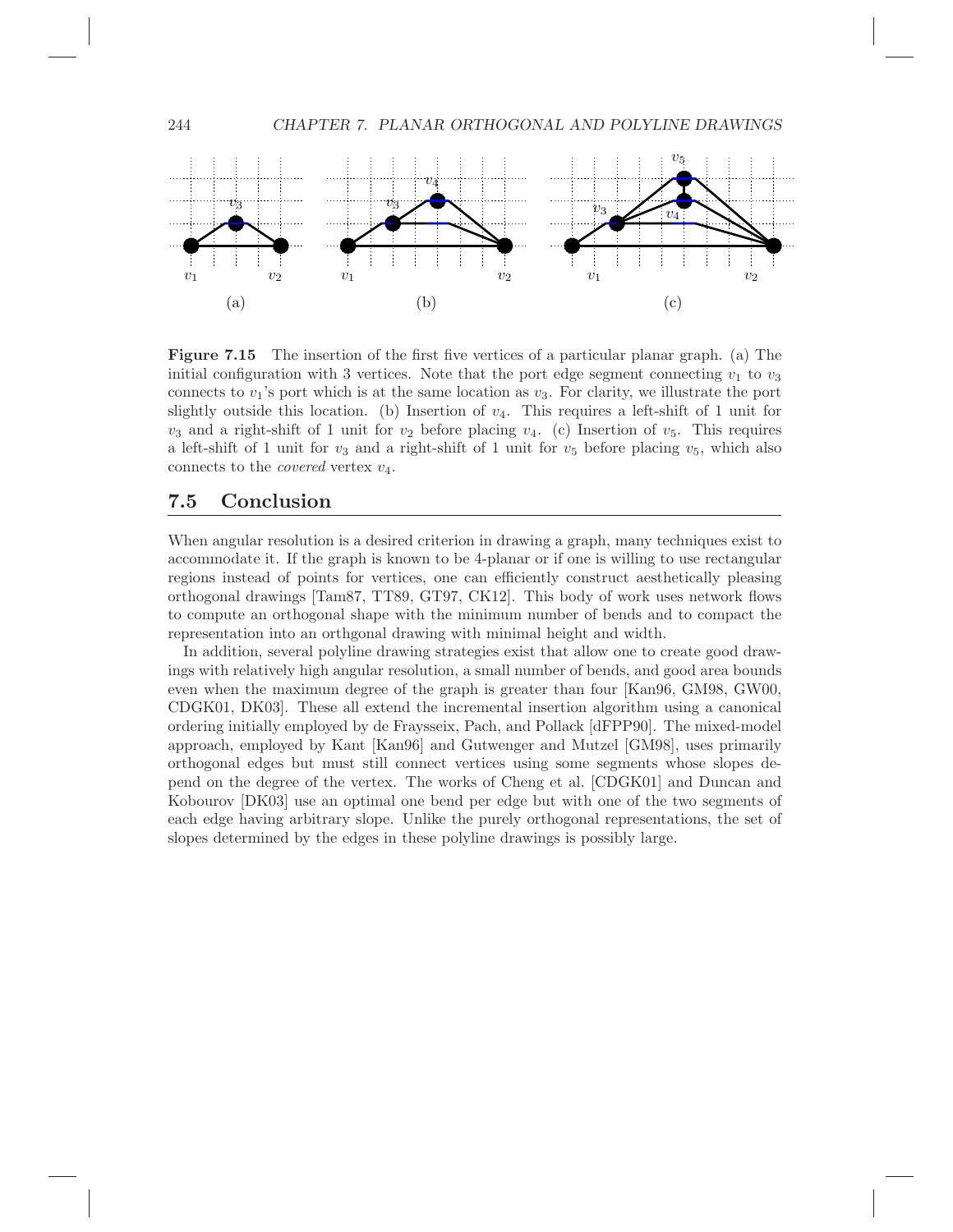# References

- [CDGK01] C. C. Cheng, C. A. Duncan, M. T. Goodrich, and S. G. Kobourov. Drawing planar graphs with circular arcs. *Discrete and Computational Geometry*, 25(3):405–418, 2001.
- [CK12] Sabine Cornelsen and Andreas Karrenbauer. Accelerated bend minimization. *Journal of Graph Algortihms and Applications*, 16(3):635–650, 2012.
- [CLR90] T. H. Cormen, C. E. Leiserson, and R. L. Rivest. *Introduction to Algorithms*. MIT Press, Cambridge, MA, 1990.
- [CP95] M. Chrobak and T. Payne. A linear-time algorithm for drawing planar graphs. *Inform. Process. Lett.*, 54:241–246, 1995.
- [DETT99] G. Di Battista, P. Eades, R. Tamassia, and I. G. Tollis. *Graph Drawing*. Prentice Hall, Upper Saddle River, NJ, 1999.
- [dFPP90] H. de Fraysseix, J. Pach, and R. Pollack. How to draw a planar graph on a grid. *Combinatorica*, 10(1):41–51, 1990.
- [DHVM83] P. Duchet, Y. Hamidoune, M. Las Vergnas, and H. Meyniel. Representing a planar graph by vertical lines joining different levels. *Discrete Math.*, 46:319–321, 1983.
- [DK03] C. A. Duncan and S. G. Kobourov. Polar coordinate drawing of planar graphs with good angular resolution. *Journal of Graph Algorithms and Applications*, 7(4):311–332, 2003.
- [DLV98] G. Di Battista, G. Liotta, and F. Vargiu. Spirality and optimal orthogonal drawings. *SIAM J. Comput.*, 27(6):1764–1811, 1998.
- [FHH<sup>+</sup>93] M. Formann, T. Hagerup, J. Haralambides, M. Kaufmann, F. T. Leighton, A. Simvonis, Emo Welzl, and G. Woeginger. Drawing graphs in the plane with high resolution. *SIAM J. Comput.*, 22:1035–1052, 1993.
- [FM98] S. Fialko and P. Mutzel. A new approximation algorithm for the planar augmentation problem. In *Proceedings of the 9th Annual ACM-SIAM Symposium on Discrete Algorithms (SODA '98)*, pages 260–269. ACM Press, 1998.
- [GM98] C. Gutwenger and P. Mutzel. Planar polyline drawings with good angular resolution. In S. Whitesides, editor, *Graph Drawing (Proc. GD '98)*, volume 1547 of *Lecture Notes Comput. Sci.*, pages 167–182. Springer-Verlag, 1998.
- [GT97] A. Garg and R. Tamassia. A new minimum cost flow algorithm with applications to graph drawing. In S. C. North, editor, *Graph Drawing (Proc. GD '96)*, volume 1190 of *Lecture Notes Comput. Sci.*, pages 201– 216. Springer-Verlag, 1997.
- [GT01] A. Garg and R. Tamassia. On the computational complexity of upward and rectilinear planarity testing. *SIAM J. Computing*, 31(2):601–625, 2001.
- [GT02] Michael T. Goodrich and Roberto Tamassia. *Algorithm design: foundations, analysis, and Internet examples*. John Wiley and Sons, Inc., New York, NY, 2002.
- [GW00] M. T. Goodrich and C. G. Wagner. A framework for drawing planar graphs with curves and polylines. *Journal of Algorithms*, 37(2):399–421, 2000.